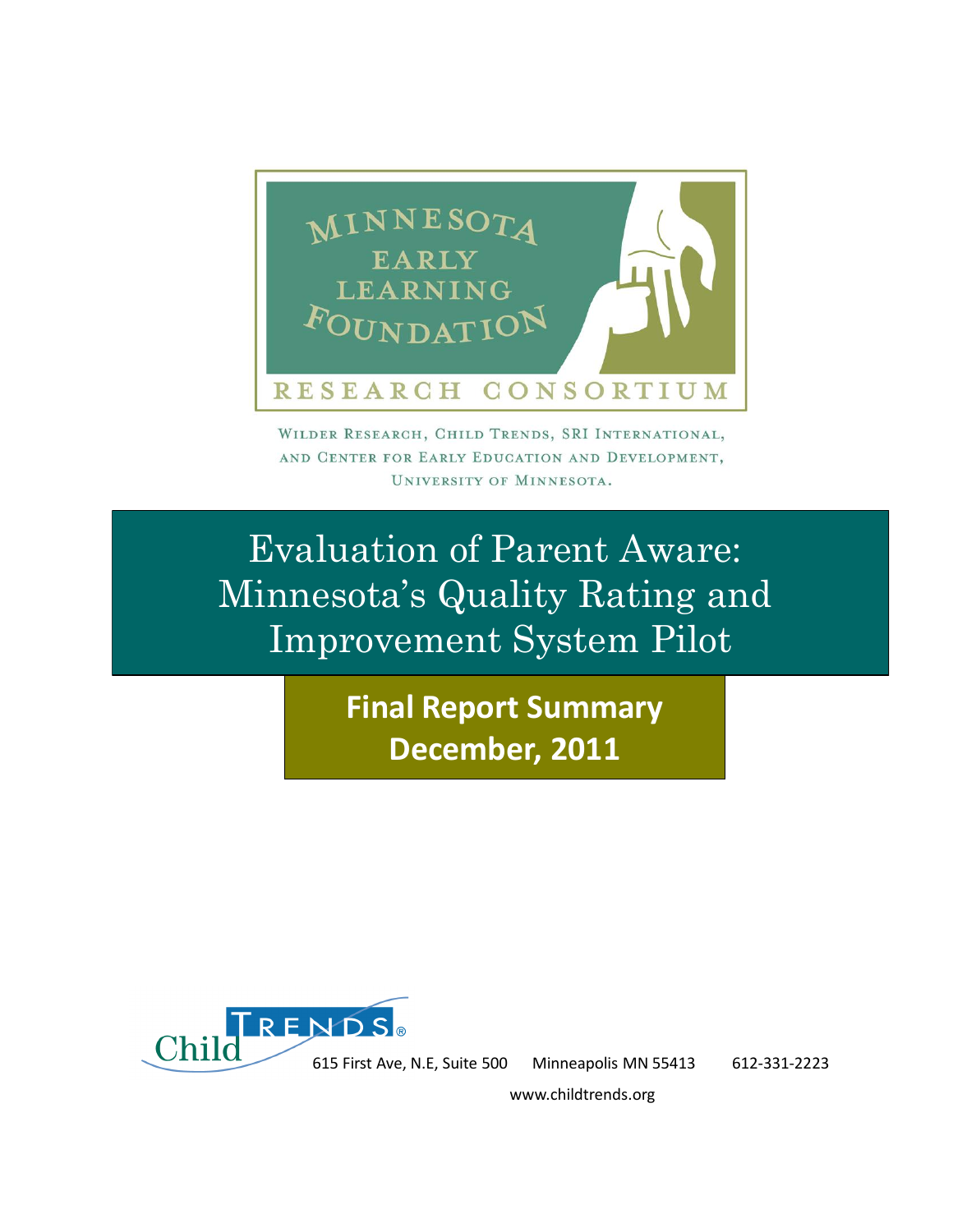# **Parent Aware: Minnesota's QRIS**

### **What is Parent Aware?**

Parent Aware is a voluntary quality rating and improvement system (QRIS) for early care and education programs including licensed family child care programs, child care centers, Head Start, and School Readiness programs. It is being piloted in four Minnesota communities/areas including the city of Minneapolis, the city of Saint Paul, the Wayzata school district, and Blue Earth and Nicollet Counties.

The primary purpose of Parent Aware is to support parents by providing information about the quality of early care and education programs. Parent Aware uses ratings to recognize quality and promotes quality improvement using a variety of resources. Together, these strategies aimed at parents and early care and education programs target an ultimate goal of improving children's school readiness.

### **How are ratings assigned to early care and education programs?**

Programs provide evidence of their quality and earn points in four areas:

- Family Partnerships
- Teaching Materials and Strategies
- Tracking Learning
- Teacher Training and Education
- Programs submit documentation and supporting materials for each area. They receive an on-site observation and are scored on nationally-recognized scales that measure their environment, practices and interactions with children. They are assigned one to four stars depending upon the number of points earned.

Accredited child care centers, accredited family child care programs, School Readiness Programs and Head Start programs are awarded a 4-star rating automatically if they demonstrate current accreditation status, compliance with licensing, or compliance with applicable state or federal program performance standards.

#### **How do parents learn about the ratings?**

Ratings are posted on the Parent Aware website [\(www.parentawareratings.org\)](http://www.parentawareratings.org/). Parents can search for programs by pilot area and in a variety of languages including English, Hmong, Spanish, and Somali. They can also call their local child care resource and referral agency for assistance.

**What information has been learned from the evaluation of Parent Aware?**

Evaluation reports have been produced by Child Trends for each year of the pilot. The reports and twopage fact sheets from the first three years of the pilot can be found at: <http://tinyurl.com/melfreports>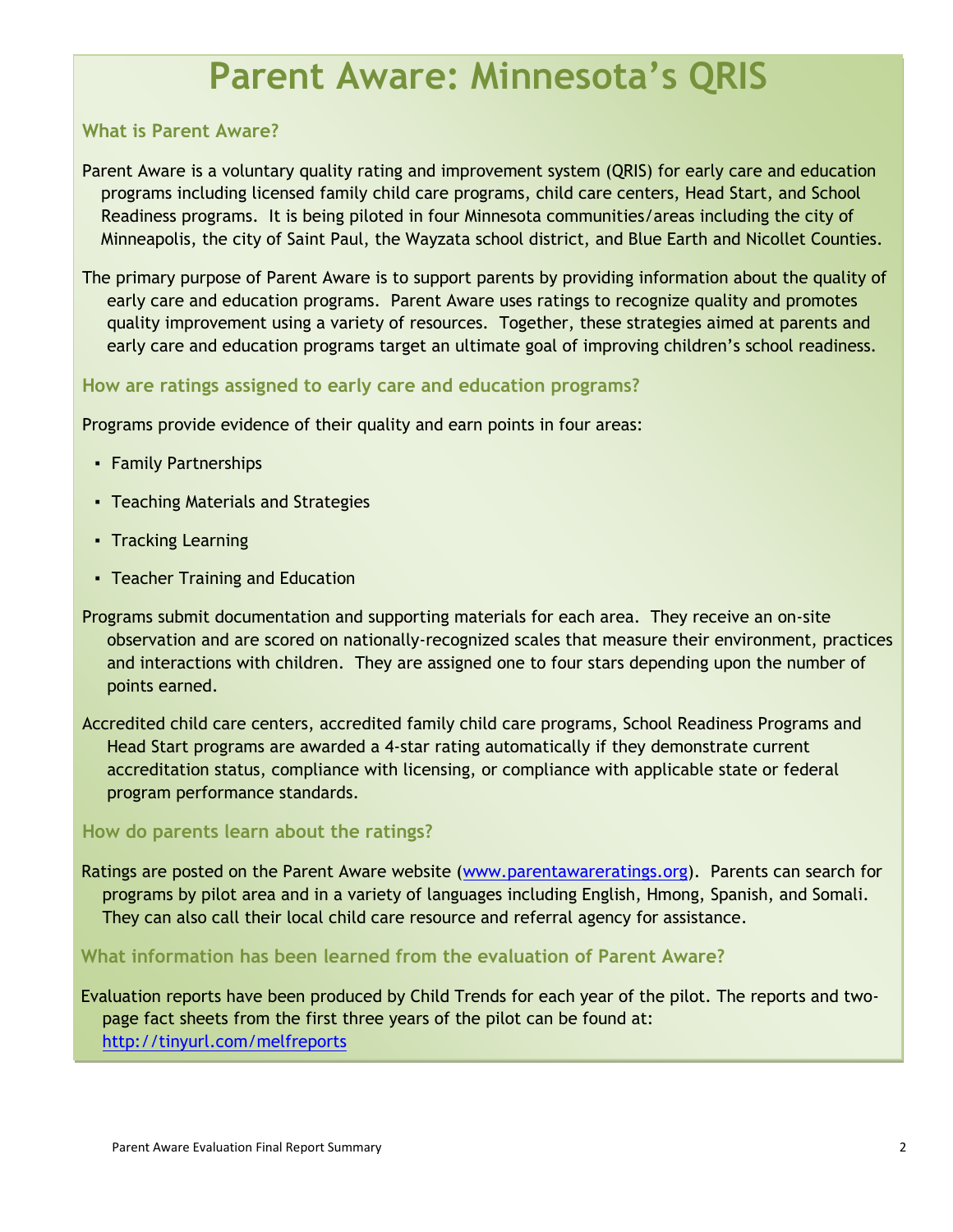# **Parent Aware**

Minnesota's pilot Quality Rating and Improvement System (QRIS) – Parent Aware – completed its fourth and final pilot year at the end of June, 2011. A QRIS is a strategy used by over half of the states to measure, rate, improve, and communicate information about the quality of early care and education programs. To date, Parent Aware is the only QRIS nationally that includes the term "parent" in its name. Throughout the pilot, an intentional focus has been placed on developing and promoting a rating tool that will be useful to parents and that will support their early care and education decisions. Similar to other QRIS, Parent Aware also promotes and facilitates program quality improvement by providing on-site support and by linking programs to training and other resources. This two-pronged strategy aimed at parents and at early care and education programs targets the ultimate goal of improving children's school readiness, particularly for those children who are at-risk of beginning kindergarten behind their peers. The purpose of the final Evaluation report of the pilot is: (1) to provide an assessment of Parent Aware and its outcomes at the end of the pilot, and (2) to use the results of the evaluation to inform planning for the next phase of Parent Aware implementation. This report is a summary of a more detailed Technical Report available at [http://tinyurl.com/melfreports.](http://tinyurl.com/melfreports)

Parent Aware and other QRIS nationwide were created in response to the growing body of evidence indicating that high quality experiences in early care and education can promote positive outcomes for young children. The research also documents low- to moderate-levels of quality across a variety of early care and education settings, which prompted the QRIS focus on quality improvement, particularly in settings serving low-income children, as a strategy to support children's school readiness.

# **Evaluation of Parent Aware**

In 2007, the Minnesota Early Learning Foundation contracted with Child Trends to conduct an evaluation of the Parent Aware pilot. The goal of the evaluation was to address a set of comprehensive questions about implementation of Parent Aware and initial outcomes of the pilot. The issues that have been analyzed by the Evaluation include: stakeholder perceptions of the potential of Parent Aware to achieve its stated goals; patterns of enrollment by program type; density of program participation; distribution of programs across rating levels; trends in re-rating of programs; validation of the Parent Aware Rating Tool including an examination of linkages between Parent Aware quality measures and children's developmental outcomes; parents' perceptions of quality early care and education; parents' awareness of Parent Aware; programs' experiences in Parent Aware; and provision and outcomes of quality improvement supports. Outcomes are examined at multiple levels including the early childhood system, early childhood programs, practitioners, families and children.

The Evaluation uses multiple methods and data sources to address the key research questions. Administrative data are used to describe the early care and education market, the ratings that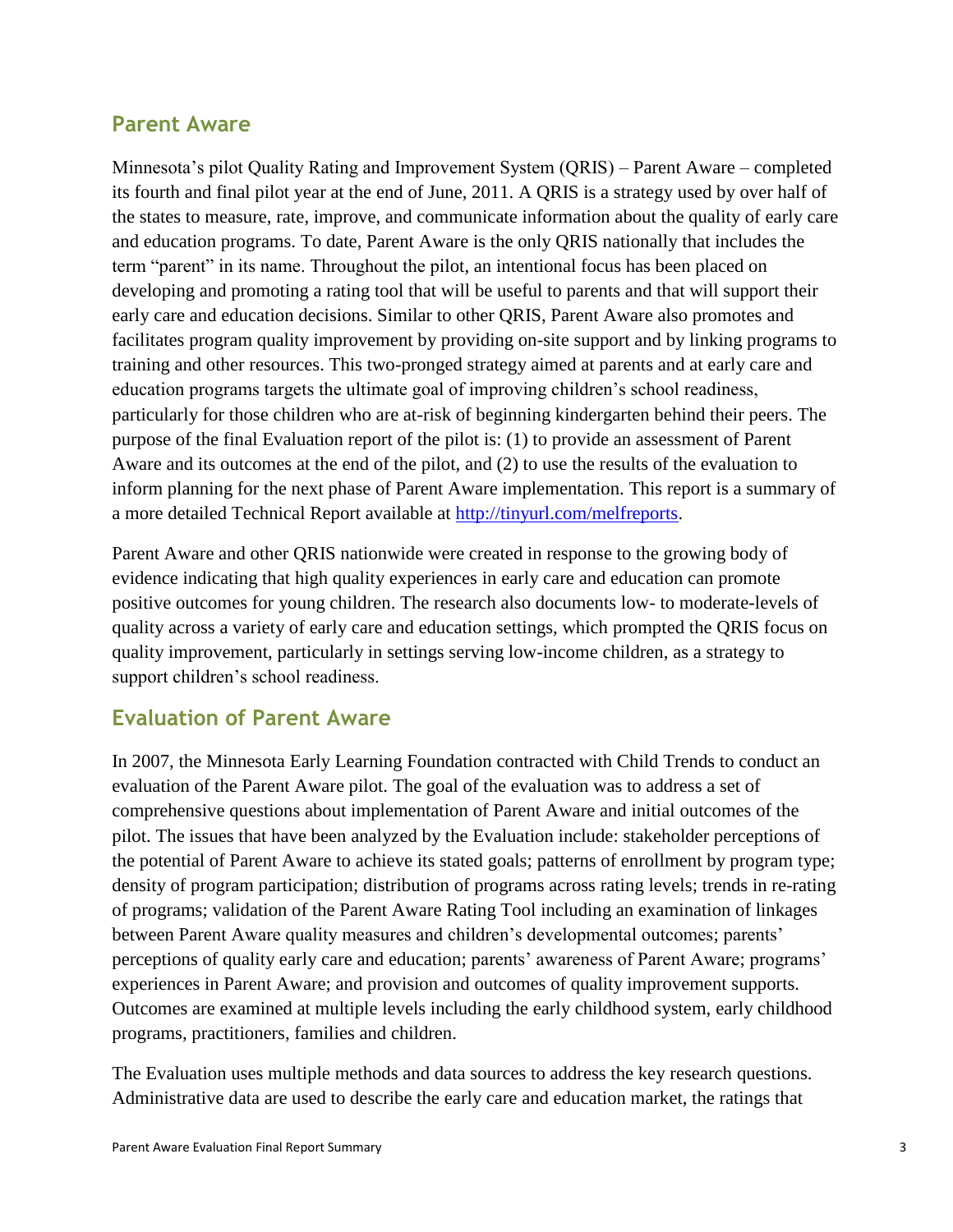programs achieve, and the services and resources that have been delivered or disbursed to Parent Aware participants. Semi-structured surveys and interviews are conducted with Parent Aware program participants and families. Direct assessments of children's language and math development are administered to preschool-age children, and teacher/provider reports of children's social-emotional development and approaches to learning are collected.

The Parent Aware Evaluation Final Report addresses seven broad questions:

- 1. What is the legislative and community context for the Parent Aware pilot in the final year?
- 2. Have programs enrolled in Parent Aware, and do the pilot communities experience an increase in high quality programs?
- 3. What is the risk status of children served in Parent Aware-rated programs?
- 4. What are programs' experiences in Parent Aware?
- 5. What quality improvement supports are provided, and do programs improve when they are re-rated?
- 6. What can be learned about the Parent Aware Rating Tool and process through validation analyses that examine how Parent Aware rating levels are related to observed quality?
- 7. What can be learned about the Parent Aware Rating Tool and process through validation analyses that assess whether children in Parent Aware-rated programs experience developmental gains in key school readiness domains and whether the gains can be linked to the star level (or other quality feature) of their early care and education program?

Each of these questions is addressed briefly in this Final Report Summary with an overview of key findings and figures and recommendations to consider for statewide implementation.

**Legislative and Community Context**

In preparation for the conclusion of the pilot at the end of June, 2011, many of the Parent Aware administrative and policy activities focused on strategies for ending the pilot and planning for possible expansion of Parent Aware. Other community-based, state and federal activities and initiatives also affected the context of Parent Aware in the last year of the pilot. This section provides a brief overview of these activities.

### **Key Findings:**

- Uncertainty about the outcomes of the 2011 Legislative session created challenges for Parent Aware implementation and planning.
- Plans to expand Parent Aware were included in Minnesota's Race to the Top Early Learning Challenge application. These plans include targeted expansion to all of Hennepin and Ramsey counties, the White Earth Reservation and the three counties it covers – Becker, Clearwater and Mahnomen – as well as Itasca County.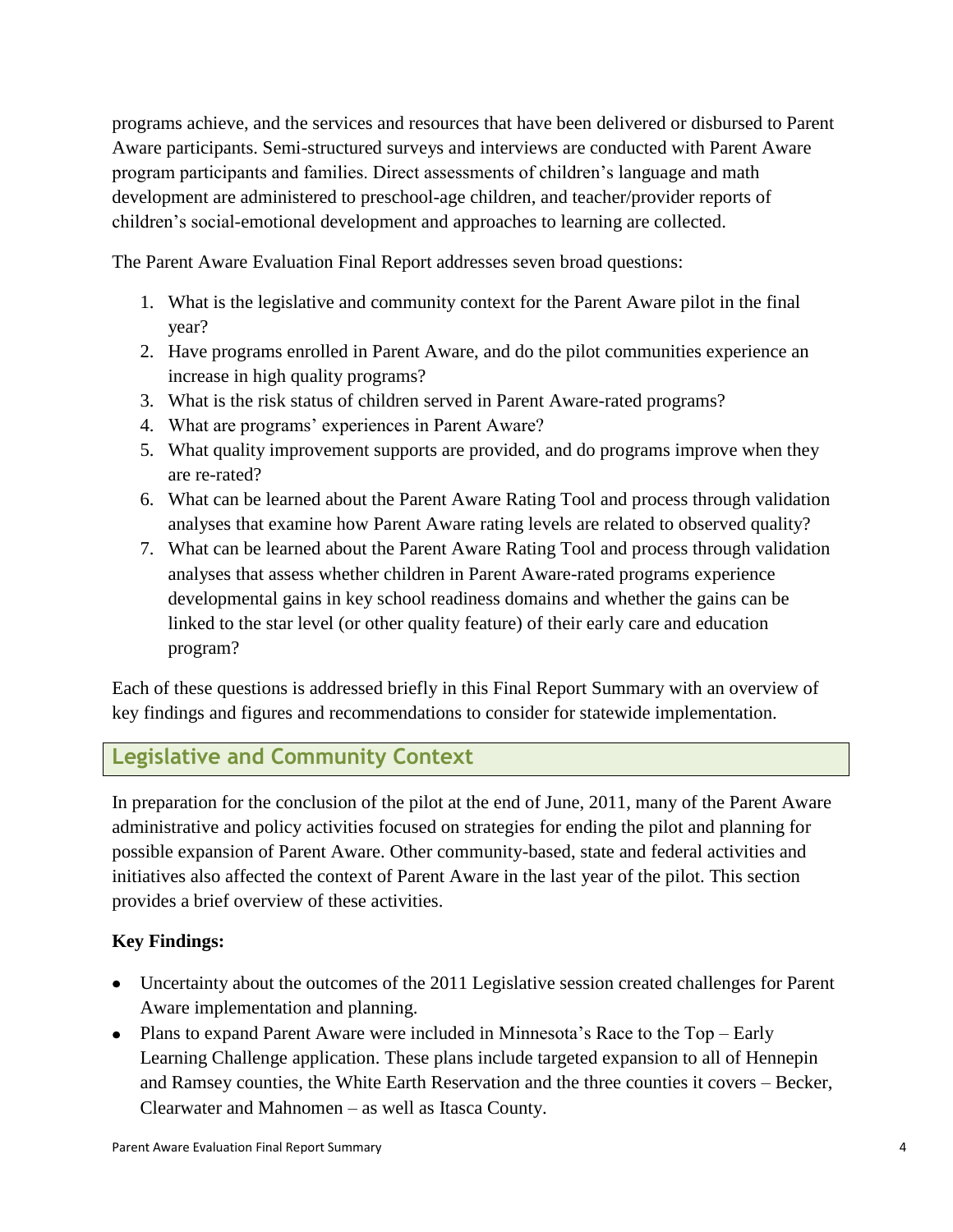Quality improvement efforts were launched during the pilot to align with and support Parent Aware including the Building Quality initiative, Getting Ready, the Child Care Accreditation Project and the Minnesota Child Care Credential. Some of these efforts will continue and others will be revised or adapted for the new Parent Aware context.

#### **Recommendations:**

 $\triangleright$  Continue using systematic strategies for tracking and recording details about the context of Parent Aware and the related quality improvement efforts that emerge in either a parallel or coordinated way to support Parent Aware. These details will be important for documenting the impact of Parent Aware over time.

# **Program Enrollment, Participation and Ratings**

At the conclusion of a voluntary QRIS pilot, it is important to examine the extent to which the program penetrated the early childhood market, expanded the number of rated programs in communities, and included participation across different types of care and education programs.

Tracking indicators related to enrollment and rating can aid understanding of implementation and growth of Parent Aware. These indicators include the cumulative number of programs that have received a first or *initial* rating, the number of programs with *current* ratings in Parent Aware (which includes initial ratings and re-ratings), and the percent of eligible programs participating in the pilot. This section provides an overview of key indicators that highlight patterns of enrollment and ratings from the start of Parent Aware through June, 2011.

### **Key Findings (as of June, 2011):**

- 471 early care and education programs had received an initial rating from Parent Aware.
- One-hundred programs received one rating and chose not to pursue a second rating.
- Nearly 400 programs (388 programs) had current Parent Aware ratings (see Figure 1).
- 63% of currently rated programs were automatically-rated programs (accredited programs, School Readiness programs, and Head Start programs) that received a 4-star rating in Parent Aware (because they demonstrate current accreditation status and compliance with licensing, and/or compliance with applicable state or federal program performance standards), 23% were non-accredited family child care programs and 14% were non-accredited center-based programs.
- Most programs with full ratings received a 3- or 4-star rating in the pilot; as of June 2011, 82% of programs received 3- or 4-stars, 15% had 2-stars, and 3% had 1-star (see Figure 2 for the number and type of programs at each star rating).
- 28% of all eligible programs in the pilot areas were participating in Parent Aware.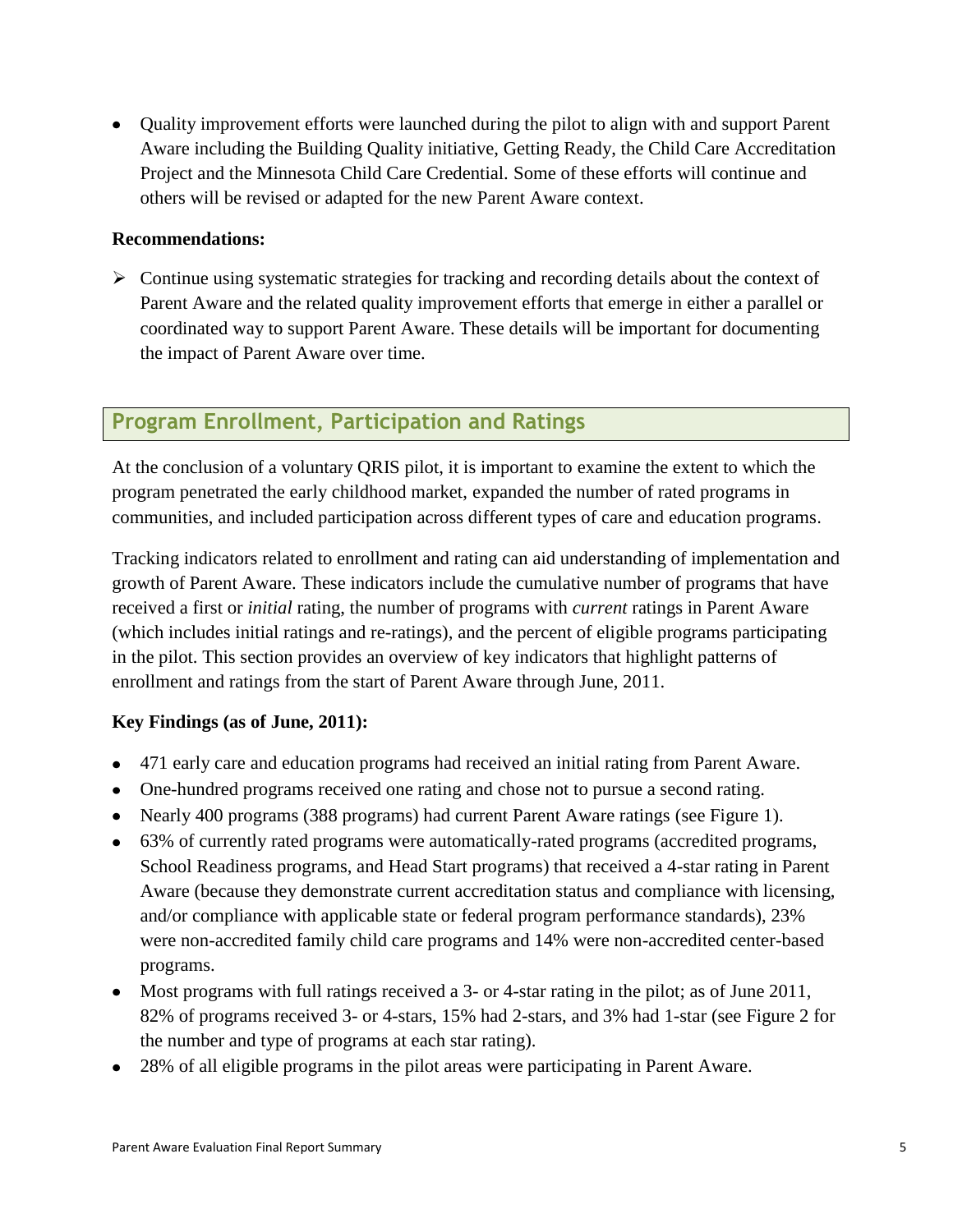- Within the pilot areas of Saint Paul, Minneapolis, Wayzata School District, and Blue Earth  $\bullet$ and Nicollet Counties (not including the additional accredited programs in the 7-county metro area), participation rose 3% in the last nine months (from 14% in September, 2010 to 17% in June, 2011).
- Participation of eligible programs in the pilot areas varies by program type: center-based  $\bullet$ programs (including automatically-rated accredited centers, Head Start programs and School Readiness programs) were participating at a higher rate (63%) than family child care programs (11%).

Figure 1. Total number of current ratings in Parent Aware (as of June, 2011) by date certificate was issued and program type



Source: Parent Aware Rating Tool Database, Minnesota Department of Human Services as of June 30, 2011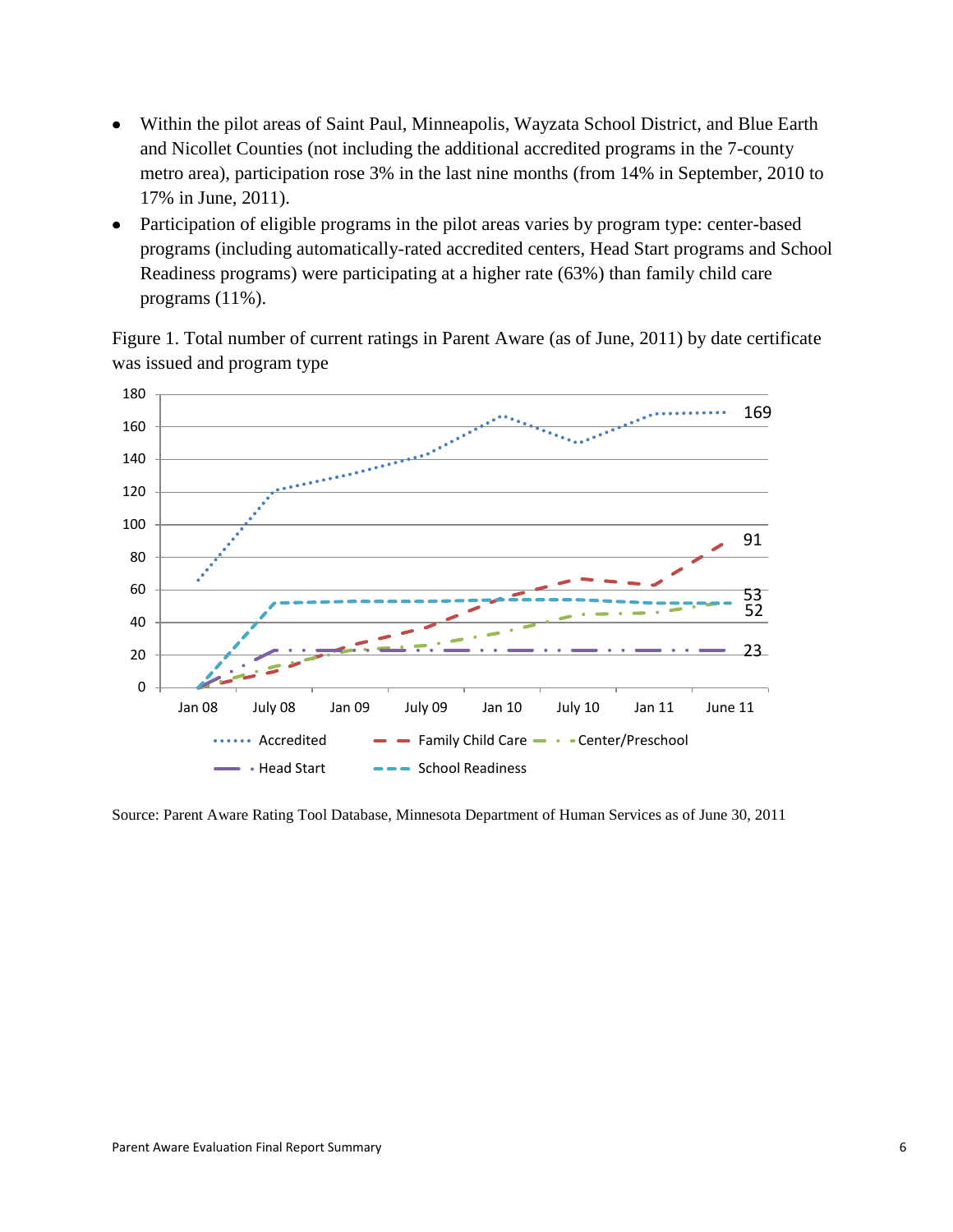

Figure 2. Number and type of programs at each star level

Source: Parent Aware Rating Tool Database, Minnesota Department of Human Services as of June 30, 2011

Participation in Parent Aware is growing steadily, but it continues to include a relatively small percentage of non-accredited programs. Participation in Parent Aware is clearly facilitated by the automatic rating process (with a smaller proportion of programs participating in the full rating process). Programs are more likely to be rated at higher quality levels (3- or 4-star ratings) than lower quality levels.

#### **Recommendations:**

- $\triangleright$  The distribution of programs in Parent Aware is heavily weighted toward the upper end of the rating scale. Consider strategies to recruit programs at lower quality levels to increase the diversity of programs included in Parent Aware.
- $\triangleright$  The density of program participation (calculated as the percentage of eligible programs that have enrolled in Parent Aware) is in the middle range of participation rates seen nationwide in voluntary QRIS. Develop incentives and supports to encourage greater participation across center-based programs and family child care programs.

# **Risk Status of Children in Parent Aware-Rated Programs**

A goal of Parent Aware is to recruit a wide array of programs that are serving children who may be at risk for starting kindergarten not fully prepared because of their family income level or because of their status as English Language Learners. This section provides an overview of the overall number and characteristics of children being served in Parent Aware-rated programs.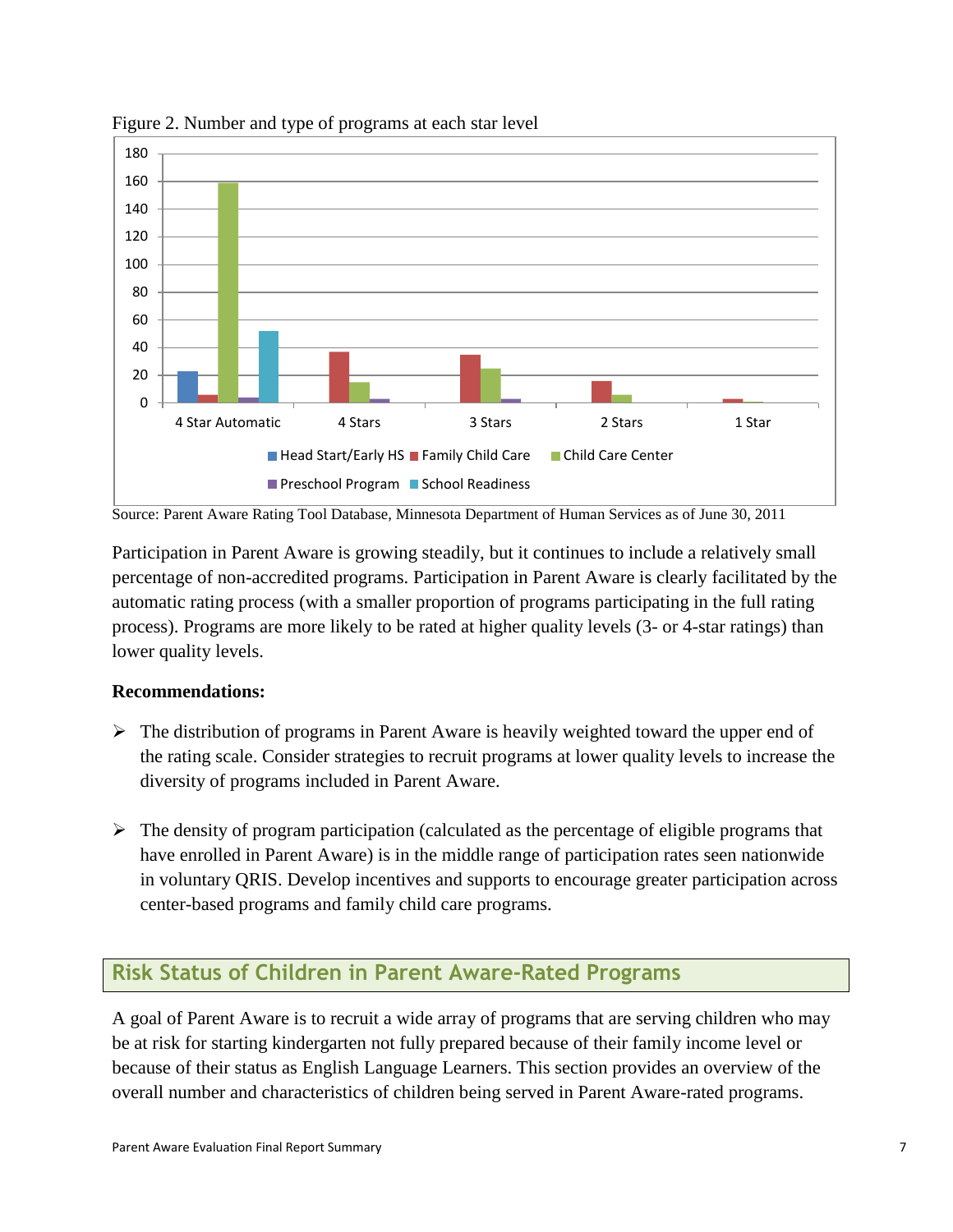### **Key Findings:**

- As of June, 2011, Parent Aware-rated programs served approximately 23,900 children (see Table 1).
- Most of those children are served in accredited child care centers, School Readiness programs, and Head Start programs.
- The majority of children served in Parent Aware-rated programs are preschoolers (62%).
- Although there are more fully-rated family child care programs (91) than fully-rated centerbased programs (including child care centers and preschools) (53), more children are served in fully-rated child care centers because these programs have a larger average enrollment.
- Approximately one-third of all children served in Parent Aware-rated programs (including accredited center-based and family child care programs and all fully-rated programs) are receiving subsidies through the Child Care Assistance Program (CCAP). (Data were not available for children in Head Start and School Readiness programs, so subsidy use is underestimated).
- Approximately one-sixth of children served in Parent Aware-rated programs are English Language Learners. (Data were not available for children in Head Start and School Readiness programs, so English Language Learner status is underestimated).

| <b>Star Level</b>            | Average number of<br>children enrolled at<br>each site | <b>Number of programs</b><br>in Parent Aware | <b>Estimated total</b><br>number of children<br>served |  |  |
|------------------------------|--------------------------------------------------------|----------------------------------------------|--------------------------------------------------------|--|--|
| 1 star                       | 15.3                                                   | $\overline{4}$                               | 61                                                     |  |  |
| 2 stars                      | 23.3                                                   | 22                                           | 513                                                    |  |  |
| 3 stars                      | 35.5                                                   | 63                                           | 2,237                                                  |  |  |
| 4 stars, fully-rated         | 23.7                                                   | 55                                           | 1,304                                                  |  |  |
| 4 stars, automatically-rated | 81.1                                                   | 244                                          | 19,788                                                 |  |  |

Table 1. Estimated total number of children served in Parent Aware by star level.

Source: Minnesota NACCRRAware (July 2011), Community Action Partnership of Ramsey and Washington Counties (personal communication, 10/12/11), and the Minnesota Department of Education (personal communication, 10/11/2011)

### **Recommendations**

 $\triangleright$  Continue to diversify the programs that are enrolled in Parent Aware. Targeted support strategies such as those that were evaluated in the Getting Ready program and that were aimed at recruiting family child care providers and programs serving children who are English Language Learners can be successful in facilitating recruitment of programs serving a higher percentage of children with particular risk factors.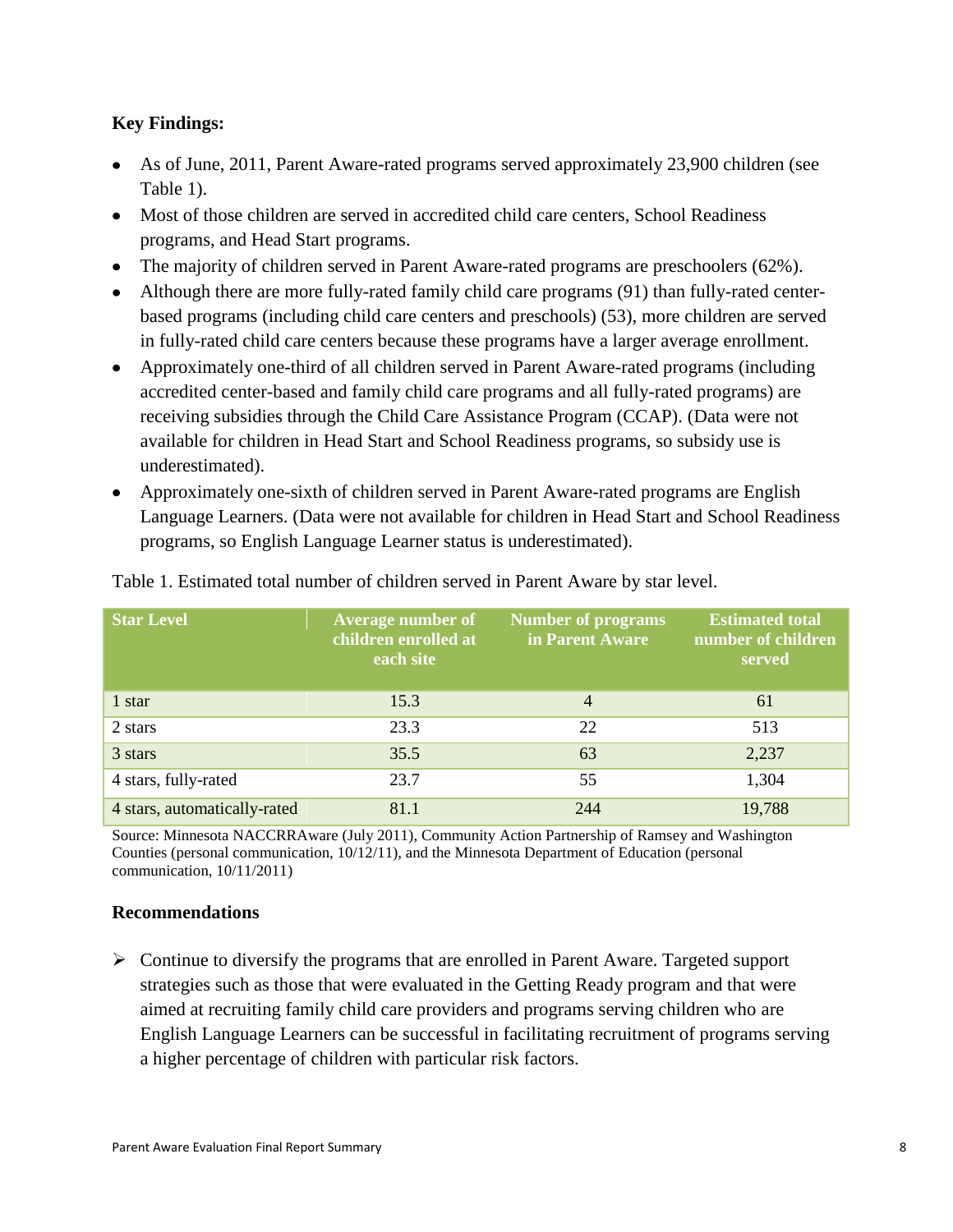$\triangleright$  Automate the process for gathering data on the characteristics of children served in Parent Aware-rated programs. These statistics are included in performance measures proposed for Race to the Top and in new reporting requirements for the federal Child Care and Development Fund program and will need to be tracked on a regular basis.

# **Programs' Experiences in Parent Aware**

Programs' experiences in Parent Aware and their perceptions of how beneficial and supportive the program is to their work are important potential predictors of sustained enrollment in the QRIS. This section analyzes programs' responses to survey questions asking them to rate various aspects of their experience and to provide open-ended responses to questions about their perceptions of the program.

### **Key Findings:**

- The majority of program participants report that they have positive impressions of Parent Aware (see Figure 3).
- Over time, program participants report that they have developed a positive perception of how Parent Aware is helping them improve their quality.
- Fully-rated programs are more likely than automatically-rated programs to agree that their program is of higher quality after joining Parent Aware and that Parent Aware has been beneficial to their program.
- Suggestions from program participants for improving Parent Aware center around the observational component of the rating process. Comments focused on their perception that the observation is not objective and the tools may not be appropriately tailored to programs of different types (for example, Montessori programs and family child care programs).
- To date, program participants indicate that they agree somewhat (but not strongly) that Parent Aware has made an impact on their marketing and relationships with families.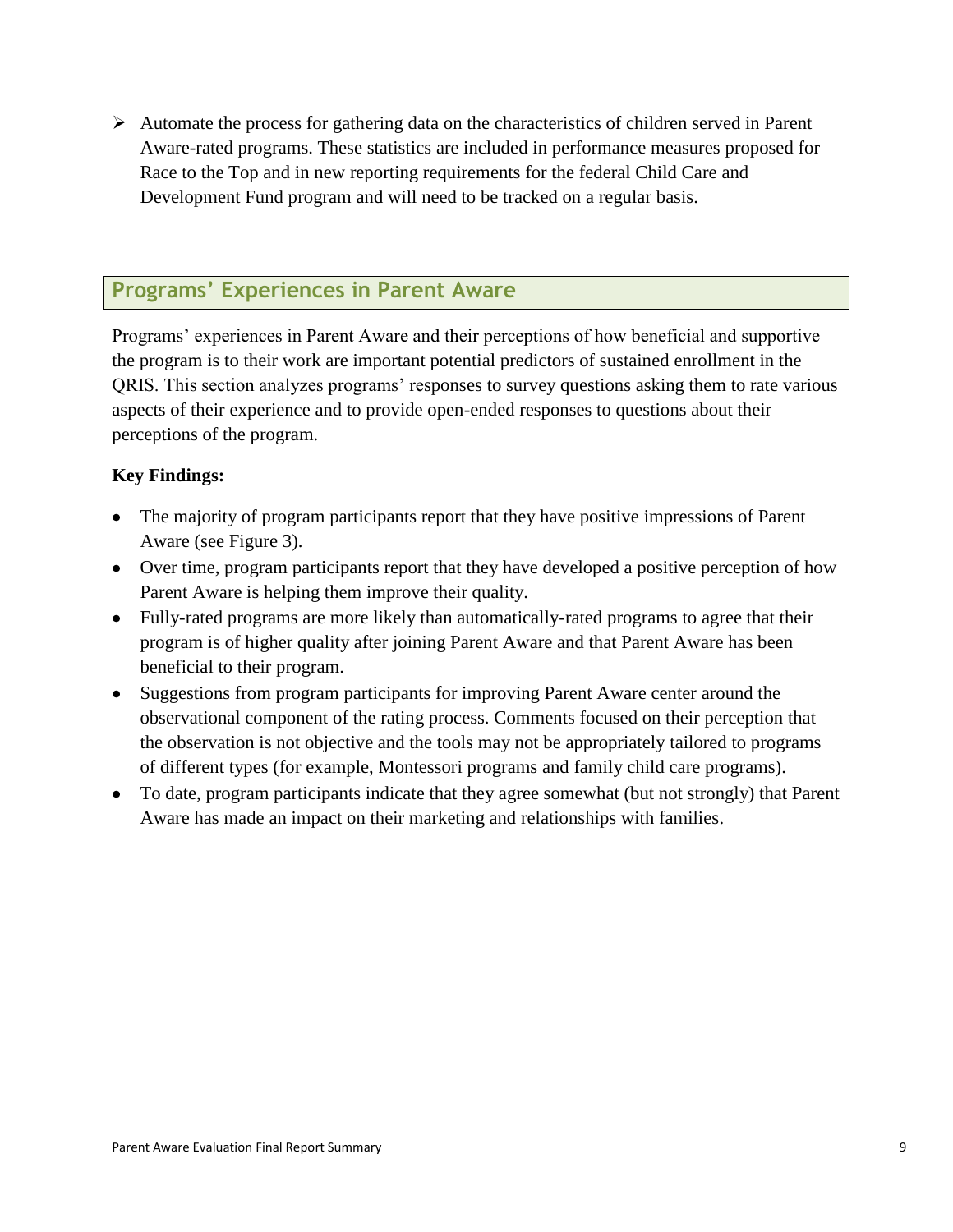

# Figure 3. Overall impression of Parent Aware reported by participants

Source: 2011 Parent Aware Evaluation Survey. Responses from 36 fully-rated child care center directors, 39 fullyrated family child care providers, and 42 directors and providers of automatically-rated programs, Head Start programs, and School Readiness programs.

#### **Recommendations**

- $\triangleright$  Build on the positive impressions of programs in Parent Aware by developing new marketing materials that share these impressions with potential enrollees. Consider developing peer-topeer mentoring so that programs can contact another program when they have questions or concerns (in addition to contacting Parent Aware staff).
- Address programs' concerns about the observational component of the rating process. Consult with other state QRIS about strategies used to facilitate the observational process so that it is constructive and supportive for programs.
- $\triangleright$  Continue developing strategies to help programs engage and inform families about their participation in Parent Aware. Outreach materials can be developed for families already enrolled as well as prospective families who are visiting the program or looking online for information.
- $\triangleright$  Collect data from programs that chose not to pursue a second rating in Parent Aware to learn more about the reasons for exiting the program. Use the data to inform strategies for improved retention.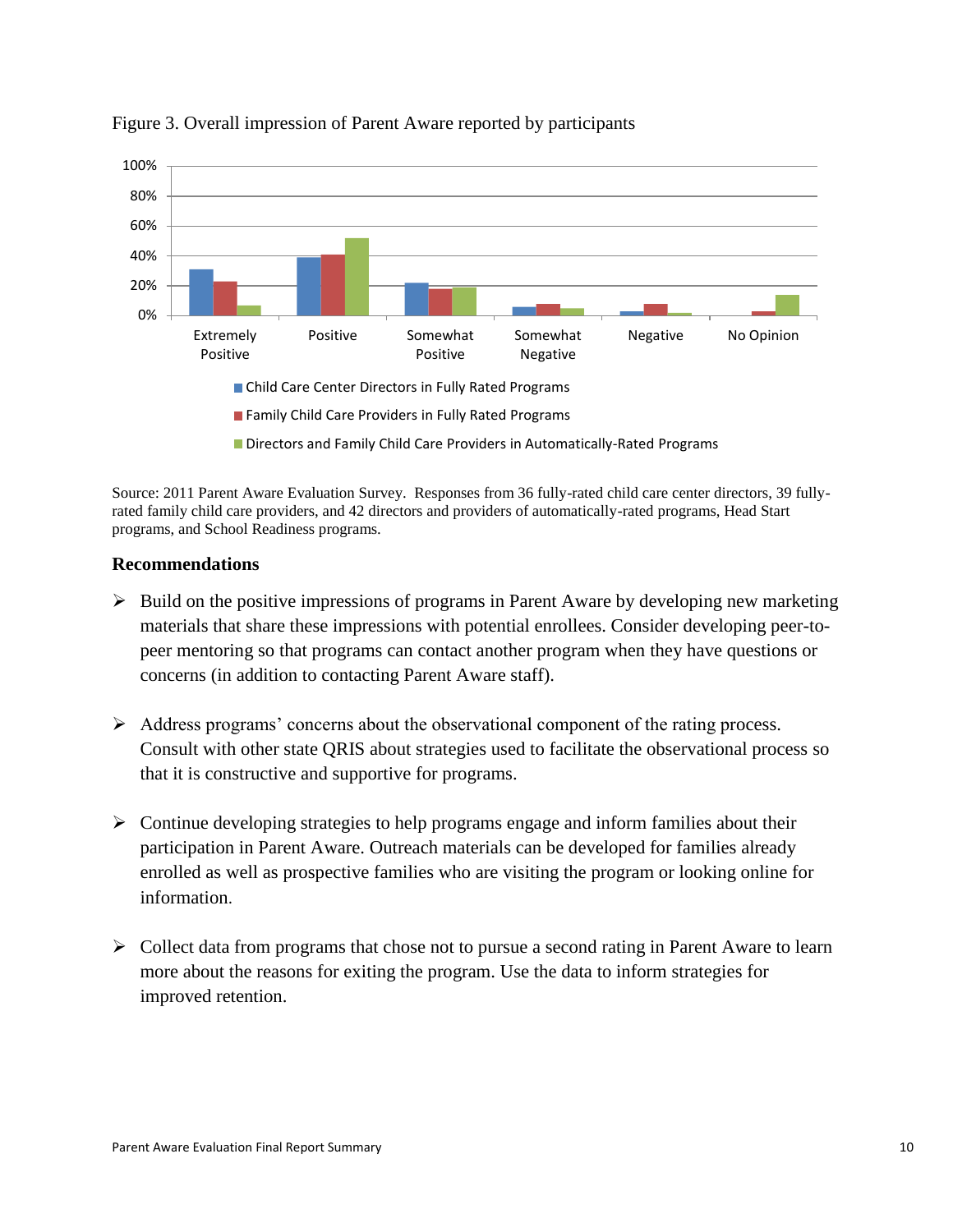# **Quality Improvement and Re-Ratings**

One of the goals of Parent Aware is to support programs in improving the quality of care and education that they provide to young children. Participating programs in Parent Aware receive multiple supports and resources in order to make improvements. First, all programs receive assistance in navigating the Parent Aware rating process, and programs that have not yet earned four stars receive additional assistance to move toward a four-star rating. Second, programs have access to consultation and coaching focused on improving the quality of the environment and on improving the quality of interactions with children. Parent Aware assesses the quality of the environment and interactions by conducting observations directly in the early care and education setting. Two tools are used. The Environment Rating Scales (ERS) are a family of measures designed to assess global quality. Specific measures are designed for infant and toddler classrooms (Infant and Toddler Environment Rating Scale; ITERS-R) and preschool classrooms (Early Childhood Environment Rating Scale; ECERS-R) in center-based settings and for family child care programs (Family Child Care Environment Rating Scale; FCCERS-R). The Classroom Observation Scoring System (CLASS) is used in preschool classrooms to assess the quality of teacher-child interactions. ERS Consultants and CLASS Coaches are provided to Parent Aware programs to provide information about the aspects of quality that are assessed in the tools and to provide concrete strategies and assistance for improving scores on the observational measures. Lastly, in addition to supports provided to navigate the rating process and on the practices that are observed using the ERS and CLASS, programs also have access to financial supports to purchase needed materials and resources.

In the final year of the pilot, quality improvement supports received in-depth attention in the Parent Aware Evaluation. The focus was on understanding:

- What supports are programs receiving to make quality improvements?
- What efforts are programs making on their own to improve quality?
- Are programs improving their Parent Aware rating over time?
- Are programs improving over time on observed measures of quality?
- Do providers believe that the quality of their care has improved?

Administrative records, surveys of provider perceptions of supports received and how Parent Aware has affected their program's quality, and scores on the observational measure were used to address the evaluation questions.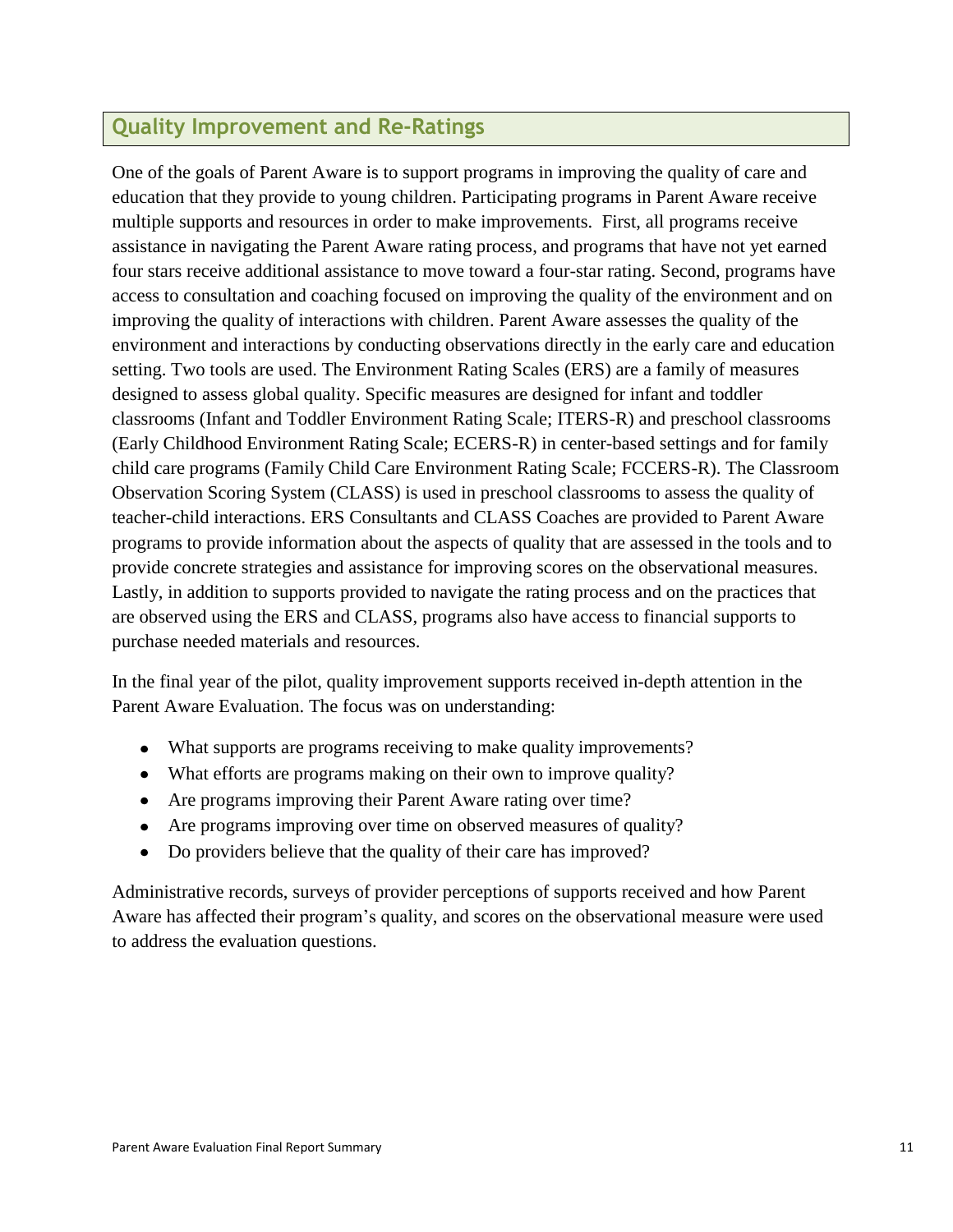### **Key Findings**

### **What supports are programs receiving to make quality improvements?**

- Every fully-rated program receives the support of a Provider Resource Specialist (PRS) for 8.2 hours of direct contact on average (including time spent on-site or on the phone with providers), with a range from 3 to 30 hours of support per rating. According to PRS report, family child care providers receive more hours of support than center-based programs, and providers who are English Language Learners (ELL) receive more hours of support than non-ELL providers.
- The most common activity that family child care providers and center-based programs work on with their PRS is assembly of the Parent Aware documentation packet. Other interactions with a PRS vary by program type. For family child care providers, the second most common activity is preparing for the Environment Rating Scale (ERS) observation visit, followed by putting in place a curriculum and picking out new materials. For center-based programs, the second most common activity is picking out new materials, followed by preparing for the ERS observation and enrolling in the Professional Development Registry. The Registry is a database that is used to track practitioners' training, education and employment in the early care and education field. Participation in the Registry is required for programs to earn points in the Teacher Training and Education category of Parent Aware.
- Most, but not all, programs receive the support of an ERS consultant (13.75 hours on average per rating), though the dosage of supports varies. Family child care providers receive more hours of support, on average, than center-based programs. Both family child care providers and directors report that their time with their ERS consultant was spent understanding the ERS scoring system, rearranging the program's physical space, purchasing new learning materials, and improving hand-washing and other sanitary procedures.
- CLASS coaching has been available since mid-2010 and is available to center-based programs serving preschoolers (because CLASS is not used in other settings). Across the 13 programs about which data were available, programs received 23.2 hours on average of CLASS coaching. When asked what their CLASS coach does during visits, program directors report that the CLASS coach most often observes teachers and gives feedback. Many directors also said that the CLASS coach frequently helps them organize classroom processes to aid children's learning and helps staff understand the CLASS scales and scoring system.
- All programs with less than four stars are eligible to use Parent Aware quality improvement supports for purchases that will improve their quality. The amount available is predetermined for each cohort of programs in the rating process. Nearly all eligible programs take advantage of this resource, spending on average \$2,791 on materials or resources to improve quality. The majority of the money is spent on materials for the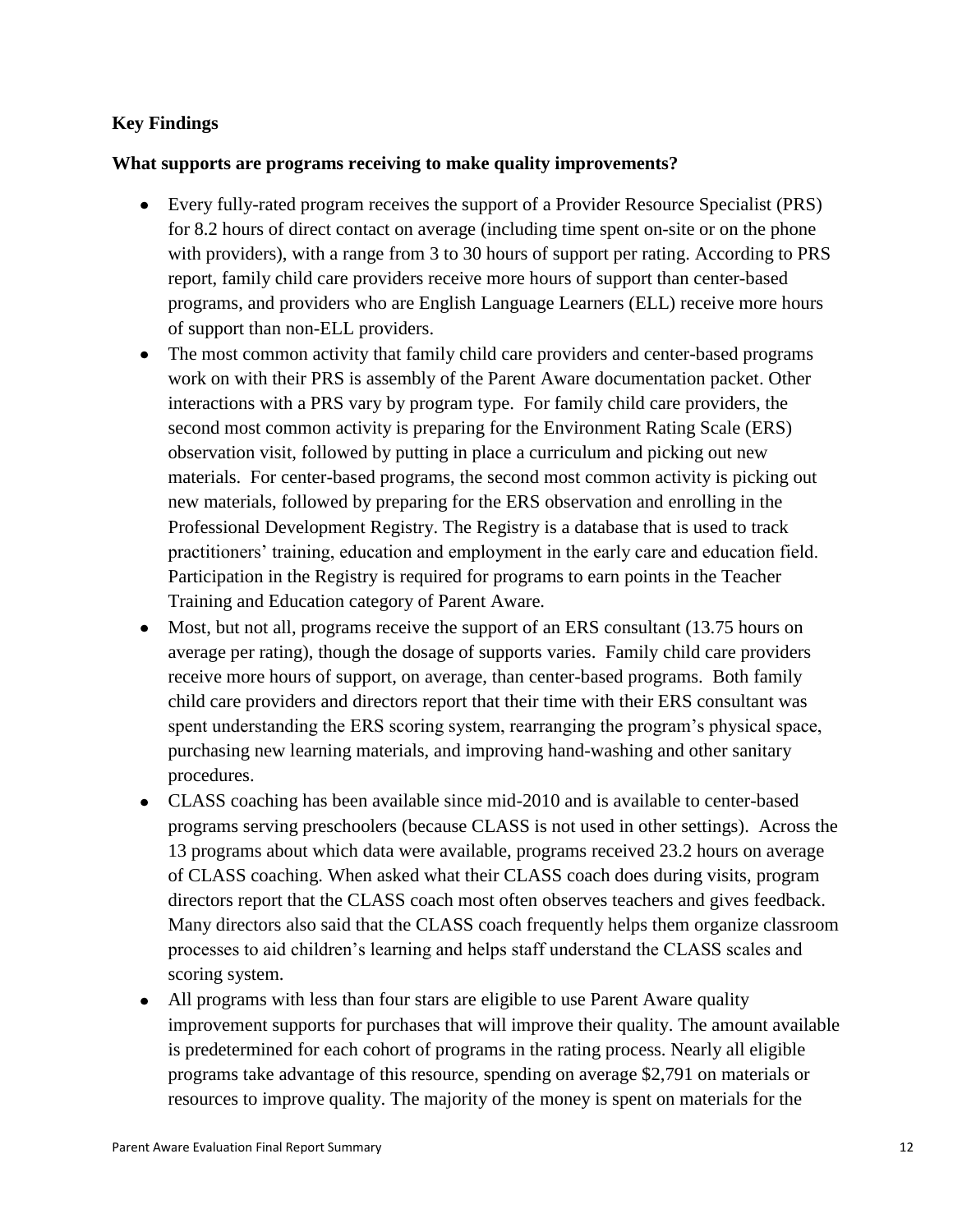learning environment (as opposed to teacher resource materials, equipment, assessment materials, or training/consultation).

### **What efforts are programs making on their own to improve quality?**

- Providers were asked to report on the three areas in which they or their program spent the most money to make quality improvements over the past 12 months, not including any materials, items, or trainings purchased or provided by Parent Aware. The most commonly reported area of expenditure was purchasing materials for the classroom, followed by professional development for staff (including training and education).
- Family child care providers reported spending on average \$5,000 on quality improvement in the last year, while center directors reported spending on average \$30,000 on quality improvement in the last year.

# **Are programs improving their Parent Aware rating over time?**

- The majority of programs that received a second rating improved their rating by at least a full star level, with family child care providers making greater improvements than centerbased programs (see Figure 4).
- Increased star ratings are primarily attributable to improvements made in the Tracking Learning category. This includes implementing child assessments, sharing the results of those assessments with parents, and using the results to guide instruction.

Figure 4. Star level at initial rating and at second rating among 97 programs that have received at least two ratings



Source: Parent Aware Rating Tool database, as of September 7, 2011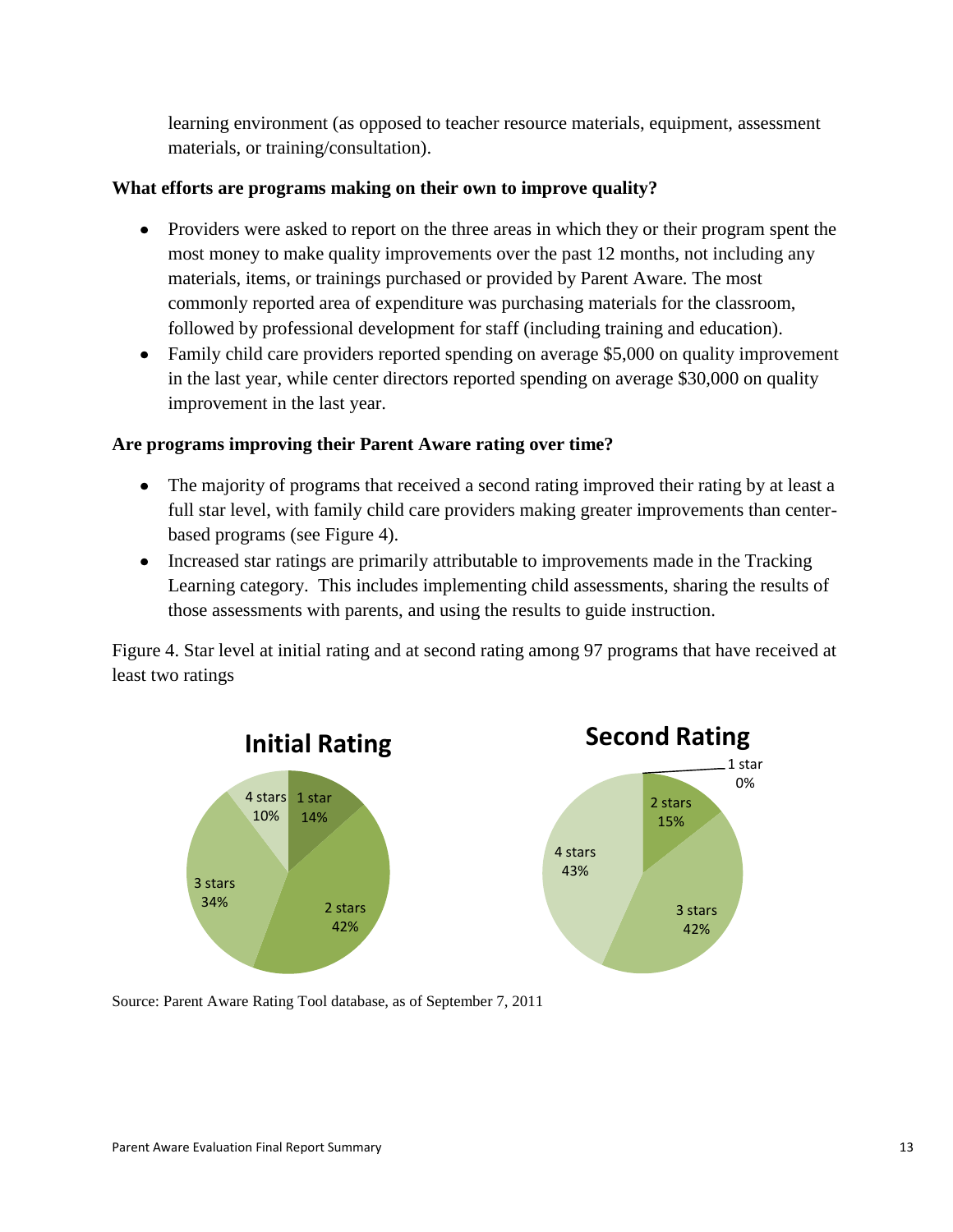#### **Are programs improving over time on observed measures of quality?**

- Overall, programs make small but significant improvements on the ERS (one-third to one-half a point higher on a seven-point scale) between their first rating and second rating. However, 41% of programs are scoring lower on ECERS-R (the measure used to assess global quality in center-based preschool rooms) and 19% are scoring lower on the ITERS-R (the measure used to assess global quality in center-based infant and toddler classrooms) at their second rating. Nearly 30% of family child care programs score lower on the FCCERS-R (the measure used to assess global quality in family child care homes) at their second rating.
- On average, center-based programs make significant improvements on the Emotional Support subscale and Classroom Organization subscale of the CLASS (a measure of teacher-child interactions), though 38% and 24% of providers score lower on these two subscales, respectively, at their second rating. No significant change was seen in scores on the Instructional Support subscale of the CLASS.

### **Do providers believe that the quality of their care has improved?**

- The majority of programs (over  $70\%$ ) "somewhat agree" or "strongly agree" that their program is of higher quality because they joined Parent Aware and a similar percentage "somewhat agree" or "strongly agree" that their program has benefited from participating in Parent Aware.
- When asked what makes quality improvement challenging, center directors report that lack of money and time are their biggest obstacles to improving their quality; family child care providers cite the constraints posed by their physical space as their biggest obstacle to better quality.

#### **Recommendations**

- $\triangleright$  Continue to support quality improvement while recognizing that the gains programs are making on Parent Aware ratings are not accompanied by proportionate gains on observational measures of quality. This discrepancy indicates a need to continue evaluating the weighting scheme for observational measures in the rating tool and the role they should play in determining the final rating.
- $\triangleright$  Develop processes for entering data and tracking services provided by the technical assistance staff on a regular basis. The method used for the Evaluation required staff to review records and submit data after they had worked with providers. It would be more accurate to collect these data in real time so that they could be used for regular tracking and performance management.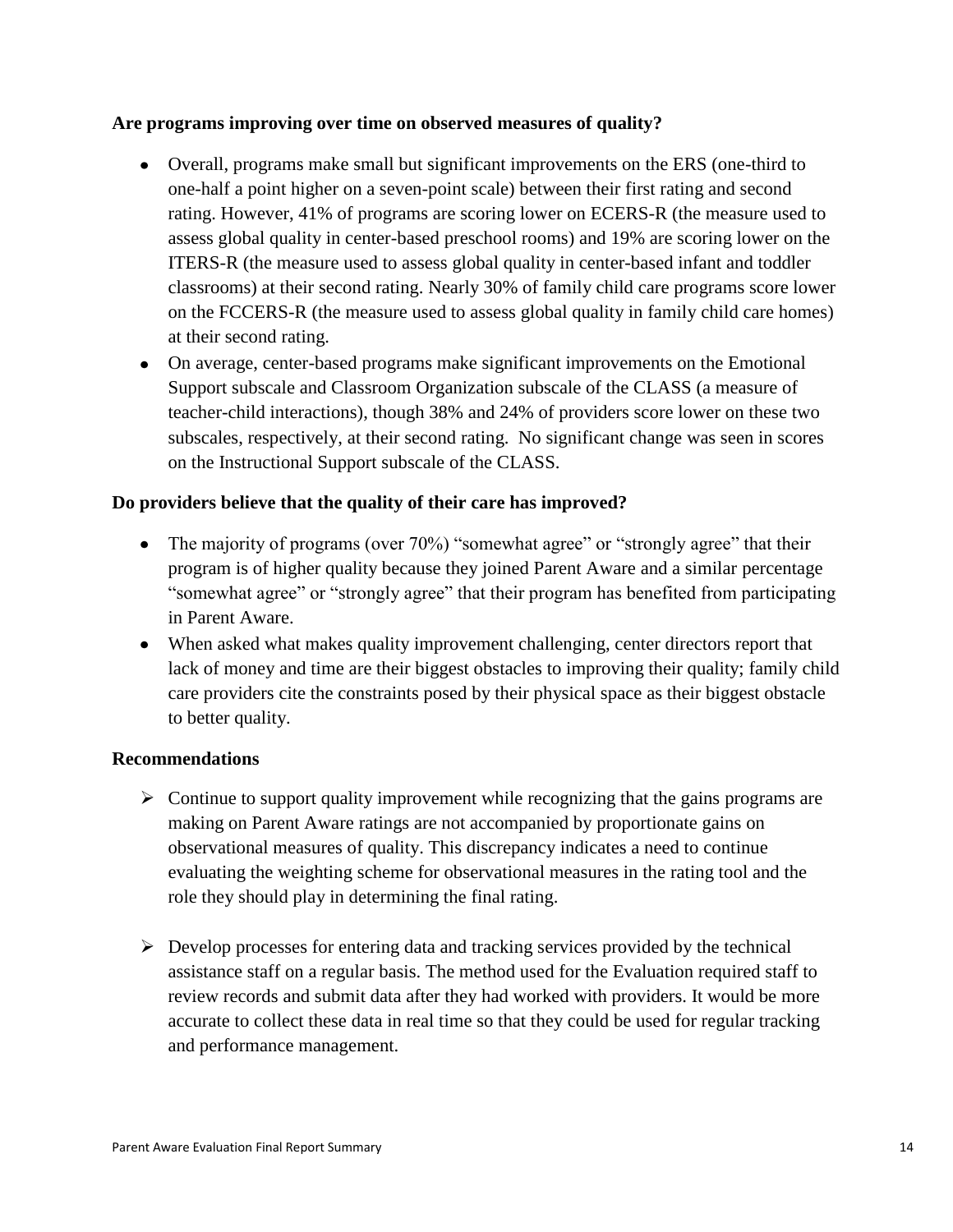# **Validation of the Parent Aware Rating Tool – Observed Quality**

Validation of a Quality Rating and Improvement System is an examination of how well the rating process captures meaningful differences in program quality. For example, is a 4-star program providing care and education that is different from a 1-star program, and are these differences linked to the outcomes that are desired? In the Parent Aware evaluation, two approaches were used to test whether the rating process is linked to desired outcomes. In the first, associations between star rating level and observed measures of the environment and interactions between teachers and children were examined. It was expected that better scores on observational measures would be observed at higher rating levels. The second approach will be addressed in the following section.

For the analyses presented in this section, it is useful to know that the observational measures are scored on a 7-point scale. For the ERS, according to the scale authors, scores in the range of 1- to 2-points are considered "inadequate" quality; scores in the range of 3- to 4-points are considered "minimal" quality; scores of 5- to 6-points are considered "good" quality and a score of 7-points is "excellent" quality. Scores on the CLASS are categorized in three subscales: Emotional Support, Classroom Management, and Instructional Support. Scores of 1-2 are in the low range, scores of 3-5 are in the mid-range, and scores of 6-7 are in the high range on the CLASS.

# **Key Findings: What is the relation between measures of observed quality and Parent Aware ratings?**

If a QRIS is functioning as intended, it would be expected that higher scores on observational measures of quality (including global quality and measures of teacher-child interaction) would be related to higher star ratings. In the first analysis, a measure of global quality in center-based preschool classrooms (the ECERS-R) was compared across programs with different Parent Aware star ratings. An overall statistically significant difference was detected. Specifically, 4 star fully-rated programs and 3-star programs scored higher than 2-star programs on the global quality measure. No other differences were statistically significant (see Figure 5). The findings lend minimal support to the assertion that Parent Aware star ratings are linked to meaningful differences in quality.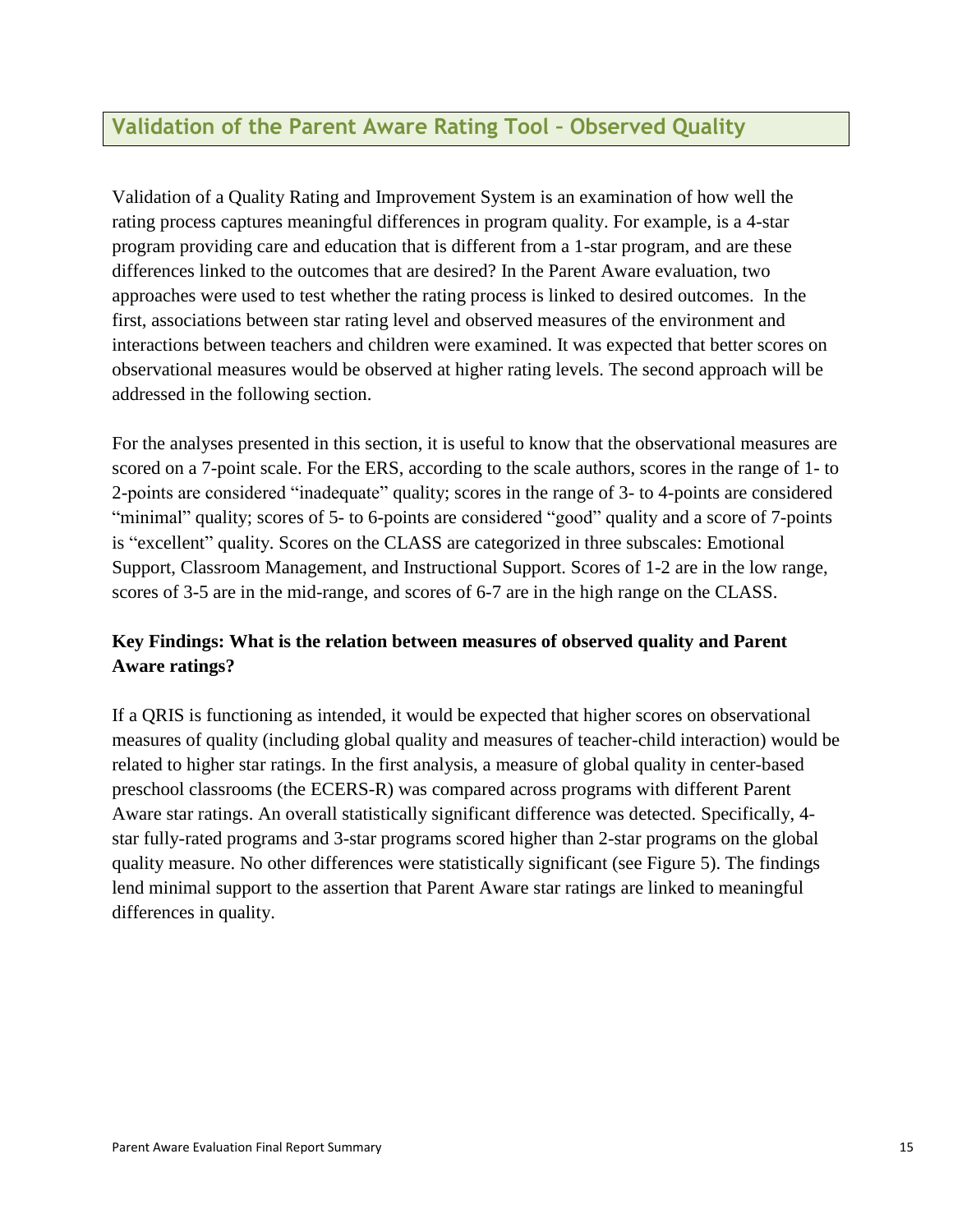

Figure 5. Mean global quality score (ECERS-R) in preschool classrooms, by star level

Source: Center for Early Education and Development (CEED), University of Minnesota as of June 30, 2011 Note: Asterisks of the same color indicate statistically significant differences between the two groups.

Additional measures of observed quality (from the ECERS-E) that focused on math and literacy practices, as well as a measure of individual learning needs did not vary significantly by star rating level (see Figure 6).



Figure 6. Mean math, literacy, and individual learning needs (ECERS-E) scores by star rating

Source: Center for Early Education and Development (CEED), University of Minnesota as June, 2011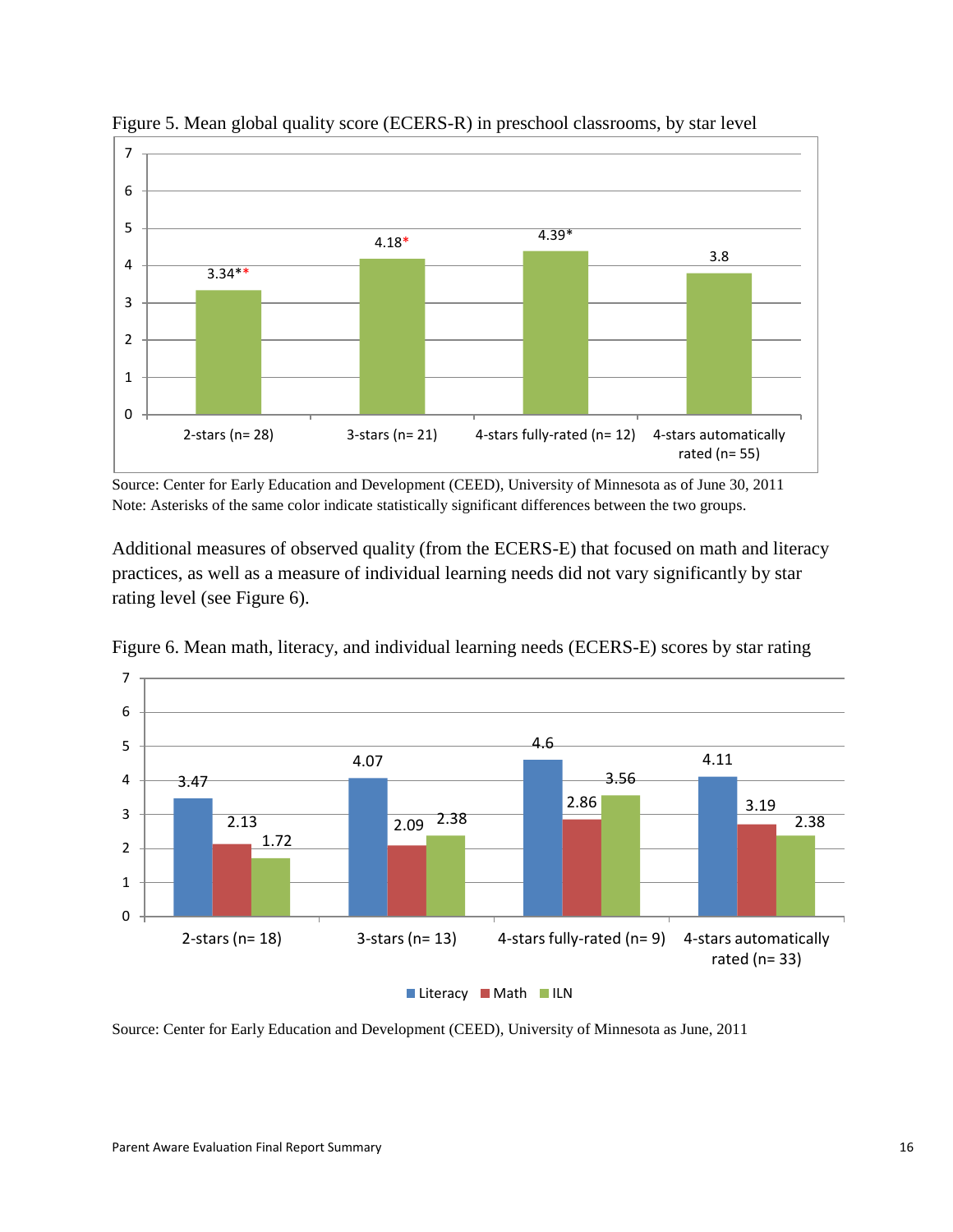A measure of global quality used in infant/toddler rooms in center-based programs (ITERS-R) was moderately related to star rating level, with 3-star programs scoring significantly higher than 2-star programs (see Figure 7). However, no other differences across star levels were significant.



Figure 7. Mean global quality score (ITERS-R) in infant/toddler classrooms by star rating

Source: Center for Early Education and Development (CEED), University of Minnesota as of June 30, 2011. Note: Asterisks indicate significant differences between the groups.

The relation between global quality scores in family child care homes (FCCERS-R) and star rating level provided somewhat stronger evidence that a 4-star rating distinguishes a level of quality that is higher than 1-, 2-, or 3-star ratings (see Figure 8).



Figure 8. Mean global quality score (FCCERS-R) in family child care homes by star rating

Source: Center for Early Education and Development (CEED), University of Minnesota as of June 30, 2011 Note: Asterisks of the same color indicate significant differences between the groups.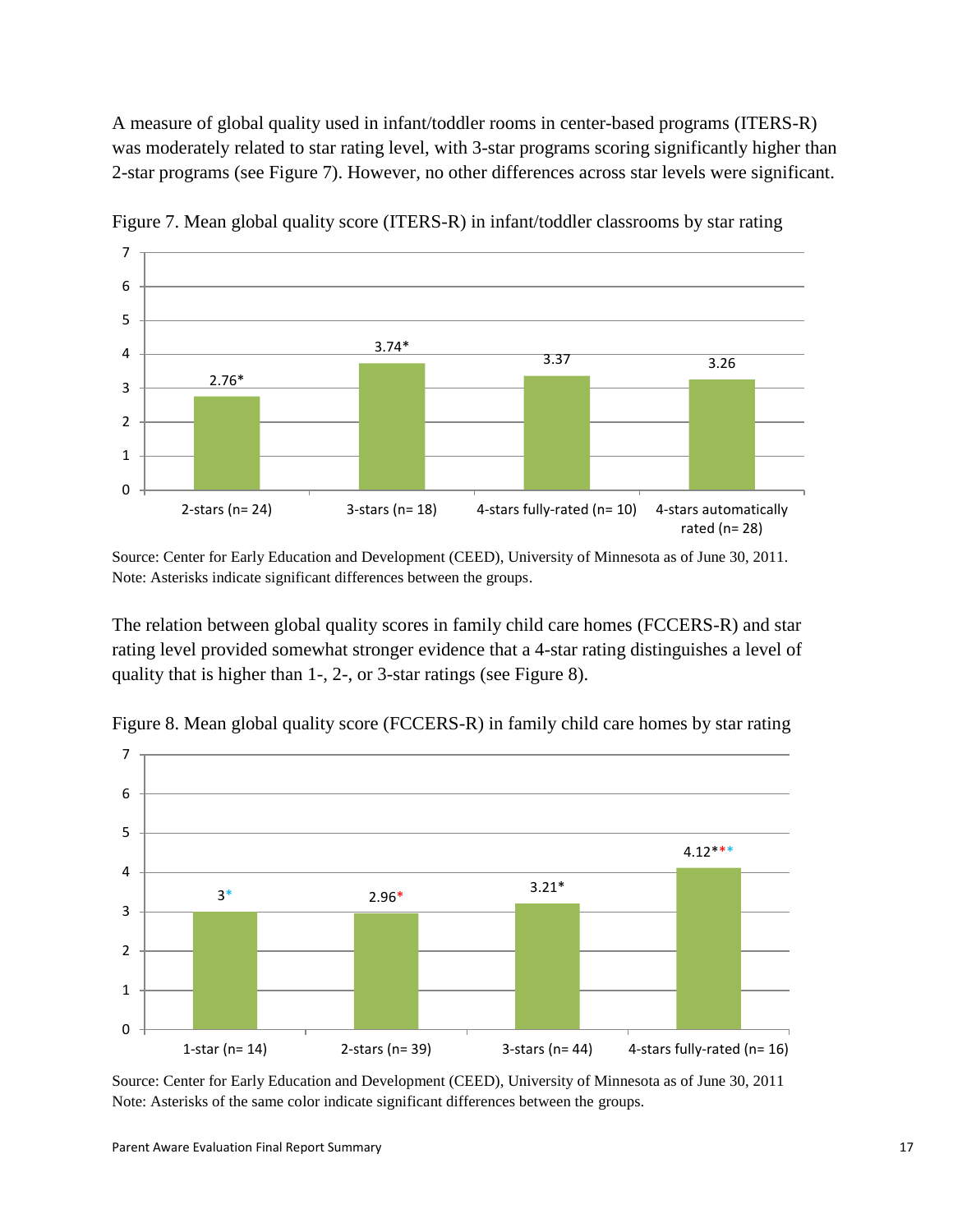Finally, a measure that focuses on dimensions of teacher/child interaction (the CLASS) including provision of Emotional Support, Classroom Organization, and Instructional Support was not related to star rating level (see Figure 9).



Figure 9. Mean quality of teacher/child interaction scores (CLASS) by star level

Source: Center for Early Education and Development (CEED), University of Minnesota as of June 30, 2011

Overall:

- Average observed quality scores were largely in the "minimal quality" range (scores between 3 and 5) on measures of global quality (the Environment Rating Scales). Average scores on the measures of teacher-child interaction were in the "mid" range (scores between 3 and 5 on the CLASS Emotional Support and Classroom Organization) or "low" range (1-2 on the CLASS Instructional Support). These lower scores were noted even among programs with higher Parent Aware ratings, indicating a need to focus on quality improvement across the rating spectrum.
- There was limited evidence of observed quality scores increasing in predicted ways across 2-, 3-, and 4-star fully-rated programs. Four-star programs scored significantly higher than some (but not all) star levels on measures of observed global quality in preschool classrooms and family child care programs. Predicted differences across star levels were not supported by the data for observed global quality in infant-toddler classrooms, observed math and literacy practices, or observed measures of teacher-child interaction quality in preschool classrooms.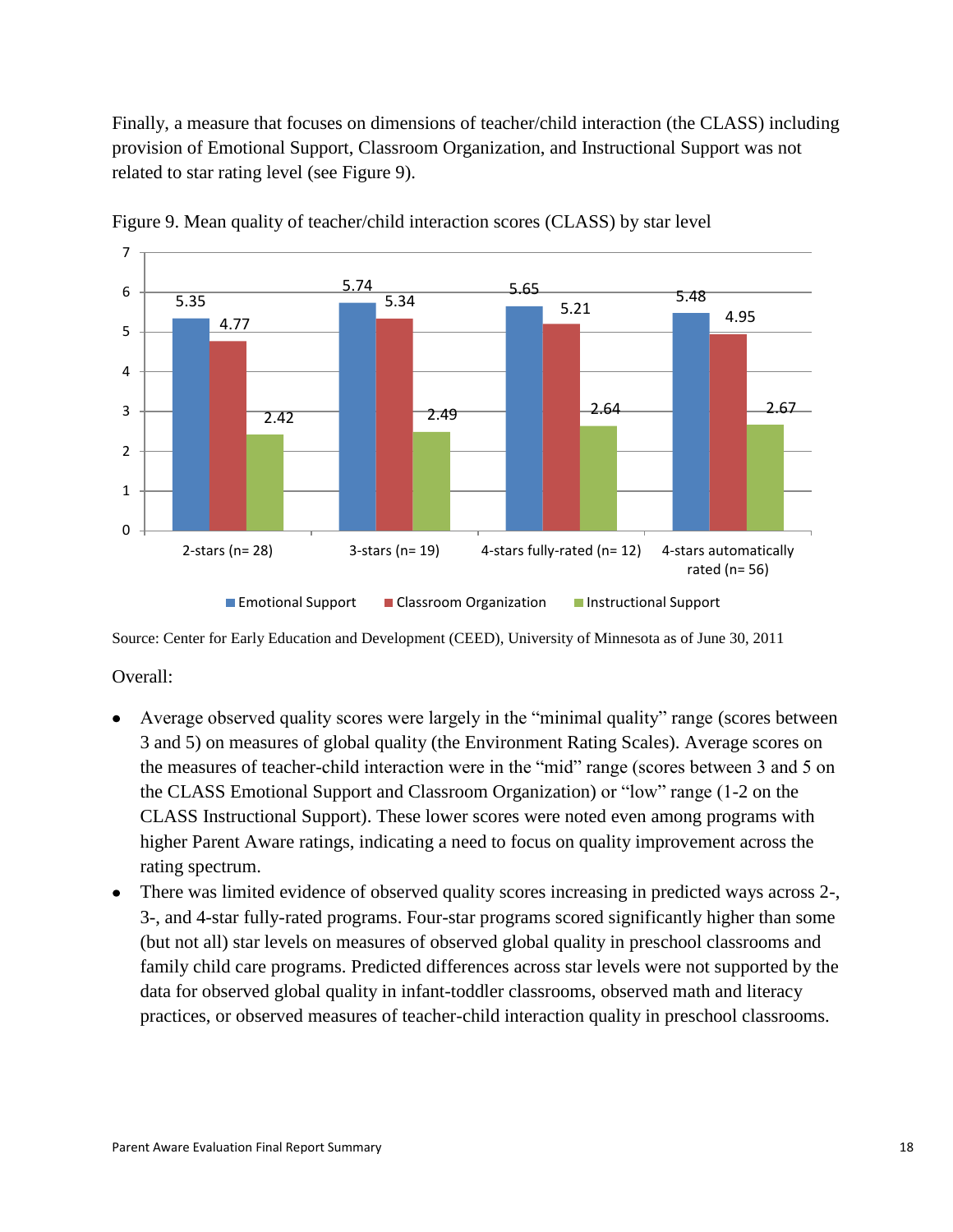#### **Recommendations**

- $\triangleright$  Address the minimal quality levels observed in Parent Aware programs by supporting quality improvement strategies aimed at critical practices such as support for instructional practices and enhanced global quality.
- $\triangleright$  Continue to track observed quality scores and how they relate to the rating levels designated by the revised Parent Aware rating tool to be used in the next phase of statewide expansion.

# **Validation of the Parent Aware Rating Tool – Children's Developmental Gains**

The second approach to validation used in the Parent Aware Evaluation is to examine the associations between measures of program quality (observational measures of the environment and teacher/child interactions, Parent Aware quality category scores, and rating levels) and child outcomes. It was expected that greater gains in child development would be associated with higher rating levels and scores on observational measures.

Children in Parent Aware rated programs and their parents were recruited into the evaluation in three cohorts: Fall 2008, fall 2009, and fall 2010. Parent Aware rated programs assisted with the recruitment of eligible children (the majority were children completing the year prior to starting Kindergarten), with priority given to low-income children. Across the three cohorts, 701 children attending 138 Parent Aware-rated programs (including fully-rated and automaticallyrated programs) participated in the Evaluation.

The child sample was diverse in race/culture, language and income. Forty-two percent were white, 24% were African American, 8% were Hispanic/Latino and less than 5% were Hmong (4%), other Asian (4%), Alaska Native or American Indian (2%), and African (1%). Eighty percent of the sample spoke English as their primary language. Other languages included Hmong, Spanish, Somali, and Karen. Sixty-one percent had a household income of less than \$50,000 per year, and over one-third (37%) reported receiving some type of scholarship, subsidy, or other assistance for their early care and education expenses.

Children were assessed with measures of language, early literacy skills, and early math and numeracy skills. Measures of social/emotional development were completed by the children's teachers. Child assessments were collected in the fall and spring to assess children's gains across the school year.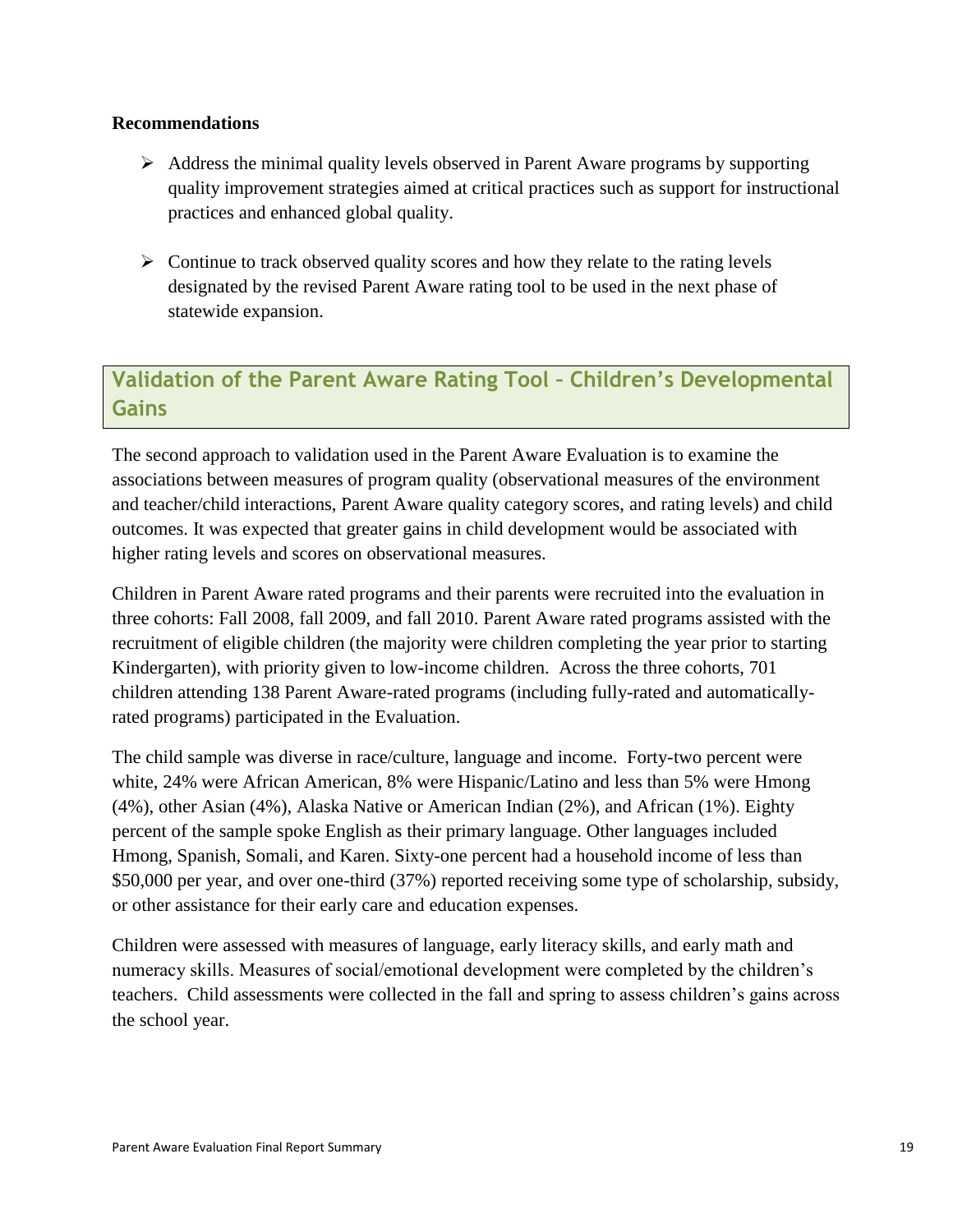# **Key Findings: What is the linkage between measures of quality used in Parent Aware and children's developmental gains?**

Overall, children made significant positive gains across time on the following skills:

- Expressive language
- Receptive language
- Pre-literacy skills
- Pre-math concepts
- Social competence
- Approaches to learning

Children also demonstrated increases on a measure of anger/aggression (a finding in the unexpected direction). Patterns of significance for the gains were similar for children from lowincome families, but the magnitude of the effects was larger, suggesting that children from lowincome families are making greater gains across time than children from higher-income families. See Table 2.

| <b>Full Sample</b>                                                 | N   | <b>Average fall to</b><br>spring gain | <b>Standard</b><br>deviation | <b>Effect size</b><br>(Cohen's d) |
|--------------------------------------------------------------------|-----|---------------------------------------|------------------------------|-----------------------------------|
| <b>Expressive vocabulary</b><br>(IGDI Picture Naming)              | 555 | $2.19*$                               | 6.47                         | 0.34                              |
| <b>Receptive Vocabulary</b><br>$(PPVT-IV)^S$                       | 567 | $2.81*$                               | 9.14                         | 0.31                              |
| <b>Pre-literacy</b><br>(TOPEL Phonological Awareness) <sup>S</sup> | 454 | $3.25*$                               | 11.16                        | 0.29                              |
| <b>Pre-literacy</b><br>(TOPEL Print Knowledge) <sup>S</sup>        | 533 | $2.49*$                               | 9.53                         | 0.26                              |
| Pre-math<br>(WJ-III Applied Problems) <sup>S</sup>                 | 523 | 0.15                                  | 8.54                         | 0.02                              |
| Pre-math<br>(WJ-III Quantitative Concepts) <sup>S</sup>            | 517 | $1.09*$                               | 9.36                         | 0.12                              |
| <b>Social competence</b><br>(SCBE-30 SC)                           | 385 | 1.89*                                 | 7.4                          | 0.26                              |
| <b>Anxiety-Withdrawal</b><br>$(SCBE-30AW)$                         | 429 | $-0.39$                               | 5.17                         | $-0.08$                           |
| <b>Anger-Aggression</b><br>$(SCBE-30AA)$                           | 451 | $0.62*$                               | 6.15                         | 0.10                              |
| <b>Approaches to learning</b><br>(PLBS Persistence)                | 472 | $0.36*$                               | 2.21                         | 0.16                              |

Table 2. Average fall to spring gains on developmental measures

\*Statistically significant changes from fall to spring; <sup>S</sup> indicates standardized score. Effect size is calculated by dividing the gain score by the standard deviation. An effect size less than .3 is typically considered "small", between .3 and .8 "medium", and .8 or higher "large".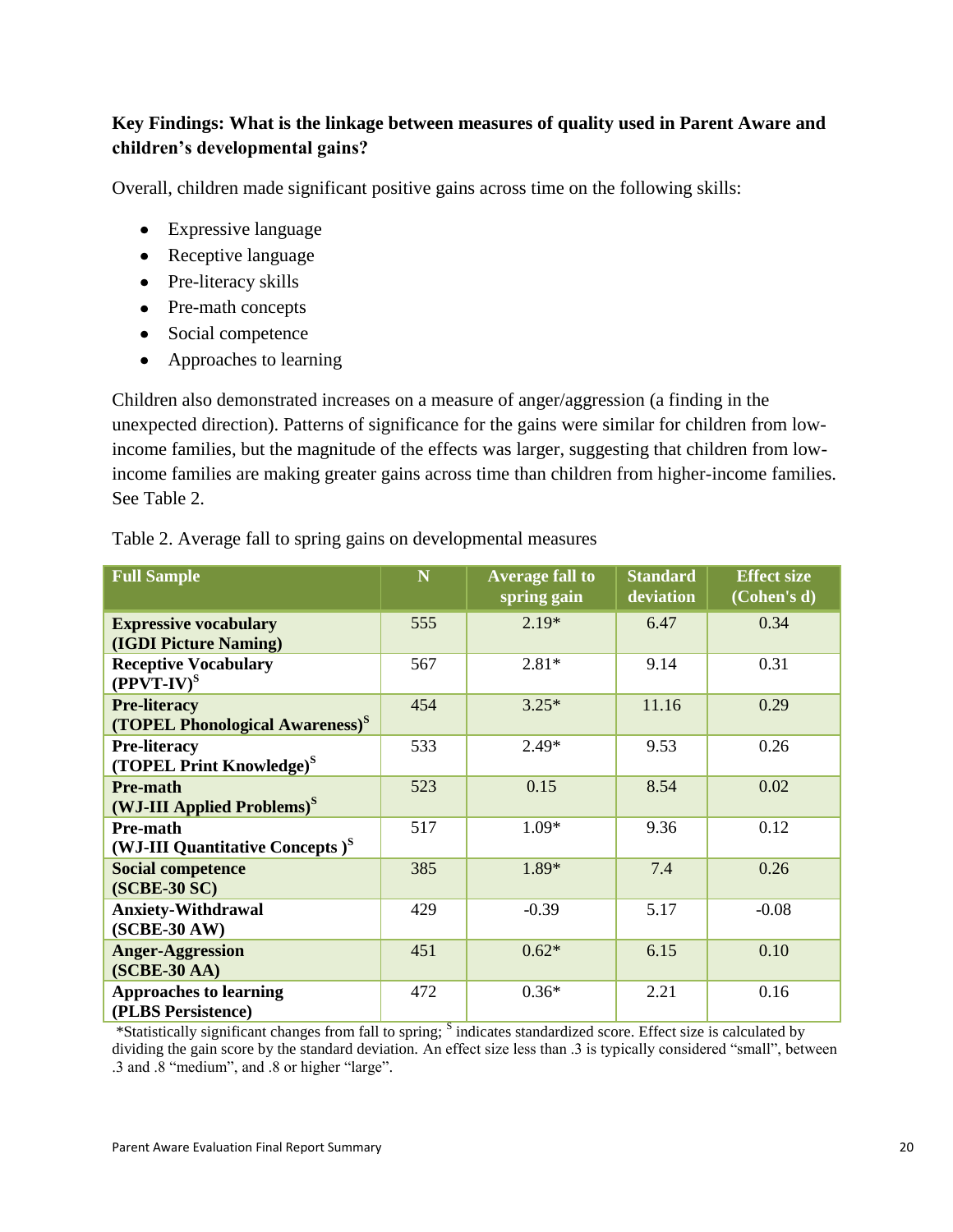Several approaches were used to understand the linkages between characteristics of early care and education programs and child outcomes. Analyses examined the relations between Parent Aware quality category scores, observational measures, and Parent Aware star rating with gains in child outcomes. If Parent Aware ratings and observational measures successfully distinguish levels of quality that are linked to child outcomes, it is expected that children in programs with higher rating levels and scores on observational measures would make greater developmental gains.

Results of the validation analyses examining predictors of developmental gains through multiple analytic models and across subsets of the sample (including separate models for low-income children) are summarized in Table 3. Measures of program quality are listed in the left column and child outcomes are listed across the top of the table. A dark green square where a program characteristic and child outcome meet indicates a statistically significant association in the expected direction. For example, as expected, star level was related to receptive vocabulary such that as star level increased, so did scores on receptive vocabulary. A light green square indicates an association that was unexpected. For example, as scores in Teacher Training and Education increased, scores in expressive vocabulary decreased. Squares that contain an "L" signify that one of the models that included low-income children was statistically significant In general, it was expected that measures of high quality practices (regardless of the specific content of those practices) would show *positive* associations with children's developmental outcomes.

Looking at categories of child outcomes, the most consistent pattern is seen in early math skills. Associations between program quality characteristics and gains in early math skills were largely in the expected direction. Results were more inconsistent for language/literacy, social/emotional outcomes, and approaches to learning. Looking across all associations, there were nearly as many unexpected associations as expected associations between program characteristics and child outcomes.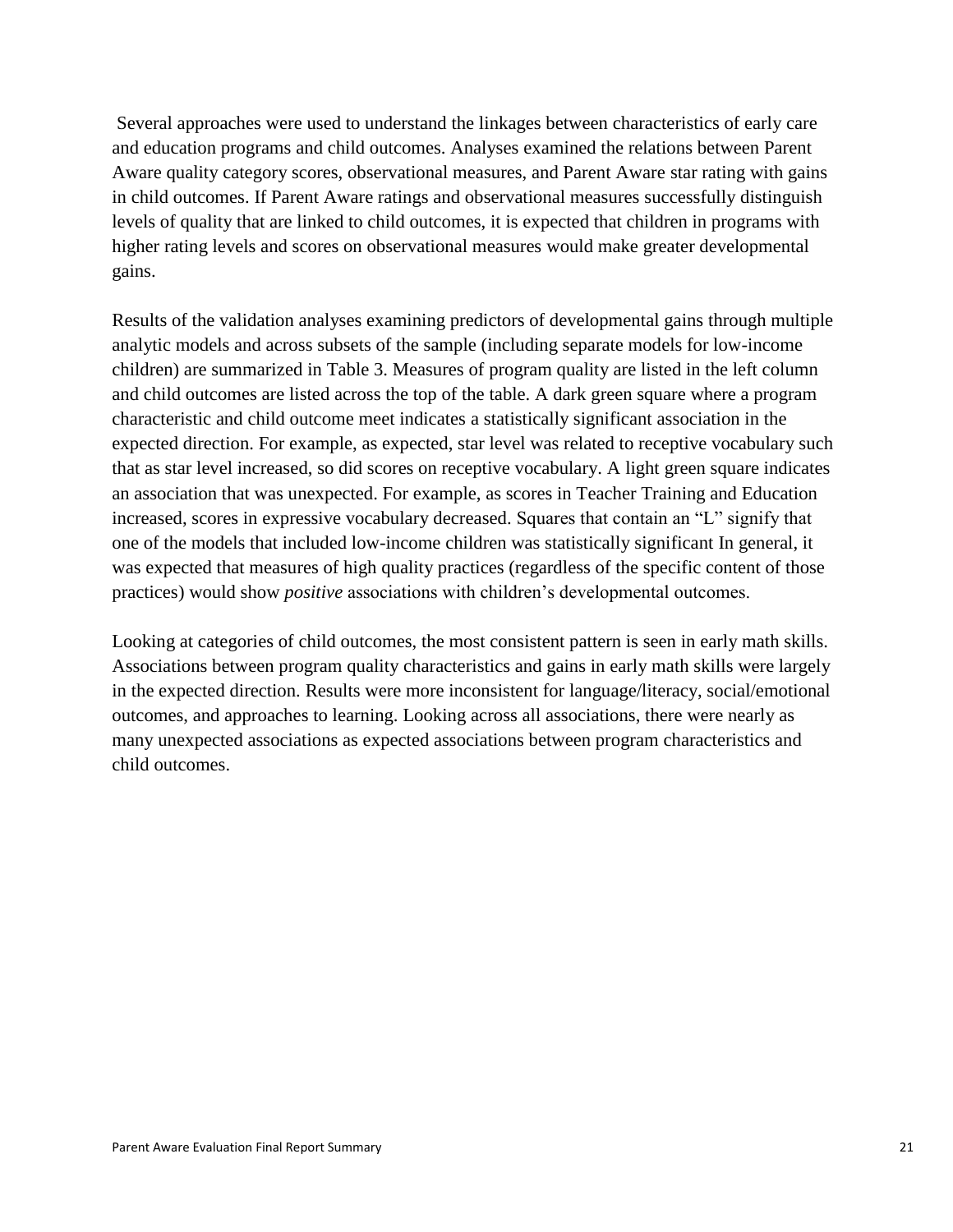Table 3. Patterns of linkages between quality and measures of children's fall to spring gains identified across multiple analytic models, by quality measure and child developmental domain

|                                                | Language and<br><b>Literacy skills</b>      |                                |                                                                                        | <b>Early Math</b><br><b>Skills</b> |                             | <b>Social-Emotional Development</b> |                             | <b>Approaches</b><br>to Learning |                        |                           |
|------------------------------------------------|---------------------------------------------|--------------------------------|----------------------------------------------------------------------------------------|------------------------------------|-----------------------------|-------------------------------------|-----------------------------|----------------------------------|------------------------|---------------------------|
|                                                | <b>Expressive</b><br><b>Vocabulary</b>      | Receptive<br><b>Vocabulary</b> | Print<br>Knowledge                                                                     | Phonological<br><b>Awareness</b>   | Problem<br><b>Solving</b>   | Math<br>Facts                       | <b>Social</b><br>Competence | Anger-<br><b>Aggression</b>      | Anxiety-<br>Withdrawal | Attention/<br>Persistence |
| <b>Star Level</b>                              |                                             |                                |                                                                                        |                                    |                             |                                     |                             |                                  |                        | L                         |
| <b>Parent Aware Quality Categories</b>         |                                             |                                |                                                                                        |                                    |                             |                                     |                             |                                  |                        |                           |
| Family Partnerships                            |                                             |                                |                                                                                        |                                    |                             |                                     |                             |                                  |                        |                           |
| <b>Teaching Materials</b><br>and Strategies    |                                             |                                |                                                                                        |                                    |                             |                                     |                             |                                  |                        |                           |
| <b>Tracking Learning</b>                       |                                             |                                |                                                                                        |                                    |                             |                                     | L                           |                                  |                        |                           |
| <b>Teacher Training</b><br>and Education       | L                                           |                                |                                                                                        |                                    |                             |                                     |                             |                                  |                        |                           |
| <b>Observational Measures</b>                  |                                             |                                |                                                                                        |                                    |                             |                                     |                             |                                  |                        |                           |
| Global quality $-$                             |                                             |                                |                                                                                        |                                    |                             |                                     |                             |                                  |                        |                           |
| preschool                                      |                                             |                                |                                                                                        |                                    |                             |                                     |                             |                                  |                        |                           |
| Global quality $-$                             | т                                           |                                |                                                                                        |                                    |                             |                                     |                             |                                  |                        |                           |
| family child care                              |                                             |                                |                                                                                        |                                    | L                           |                                     |                             |                                  |                        |                           |
| Literacy practices                             |                                             |                                |                                                                                        |                                    |                             |                                     |                             |                                  |                        |                           |
|                                                |                                             |                                | L                                                                                      |                                    |                             |                                     |                             |                                  |                        |                           |
| Math practices                                 |                                             |                                |                                                                                        |                                    |                             |                                     |                             |                                  |                        |                           |
| Planning for                                   |                                             |                                | L                                                                                      | L                                  |                             |                                     | L                           |                                  |                        |                           |
| individual needs                               |                                             |                                |                                                                                        |                                    |                             |                                     |                             |                                  |                        |                           |
| <b>Emotional Support</b>                       |                                             |                                |                                                                                        |                                    |                             |                                     |                             |                                  |                        |                           |
| Preschool only                                 |                                             |                                |                                                                                        |                                    |                             |                                     |                             |                                  |                        |                           |
| Classroom                                      |                                             |                                |                                                                                        |                                    |                             |                                     |                             |                                  |                        |                           |
| Organization-<br>Preschool only                |                                             |                                |                                                                                        |                                    |                             |                                     |                             |                                  |                        |                           |
| Instructional                                  |                                             |                                | L                                                                                      |                                    |                             |                                     | L                           |                                  |                        |                           |
| Support -                                      |                                             |                                |                                                                                        |                                    |                             |                                     |                             |                                  |                        |                           |
| Preschool only                                 |                                             |                                |                                                                                        |                                    |                             |                                     |                             |                                  |                        |                           |
| <b>Total Outcomes</b><br><b>Across Domains</b> | 11 expected outcomes, 7 unexpected outcomes |                                | 5 expected outcomes<br>8 expected<br>9 unexpected outcomes<br>outcomes<br>2 unexpected |                                    | 3<br>unexpected<br>outcomes |                                     |                             |                                  |                        |                           |

Each quality measure in the left column was modeled as a predictor of each child outcome for (1) all children, (2) all children in fully-rated programs, (3) lowincome children and (4) low-income children in fully-rated programs. Light green shading equals a negative/unexpected outcome in *any* of the models; dark green shading equals a positive/expected outcome in *any* of the models. "L" indicates that the pattern was noted in at least one of the models that included lowincome children.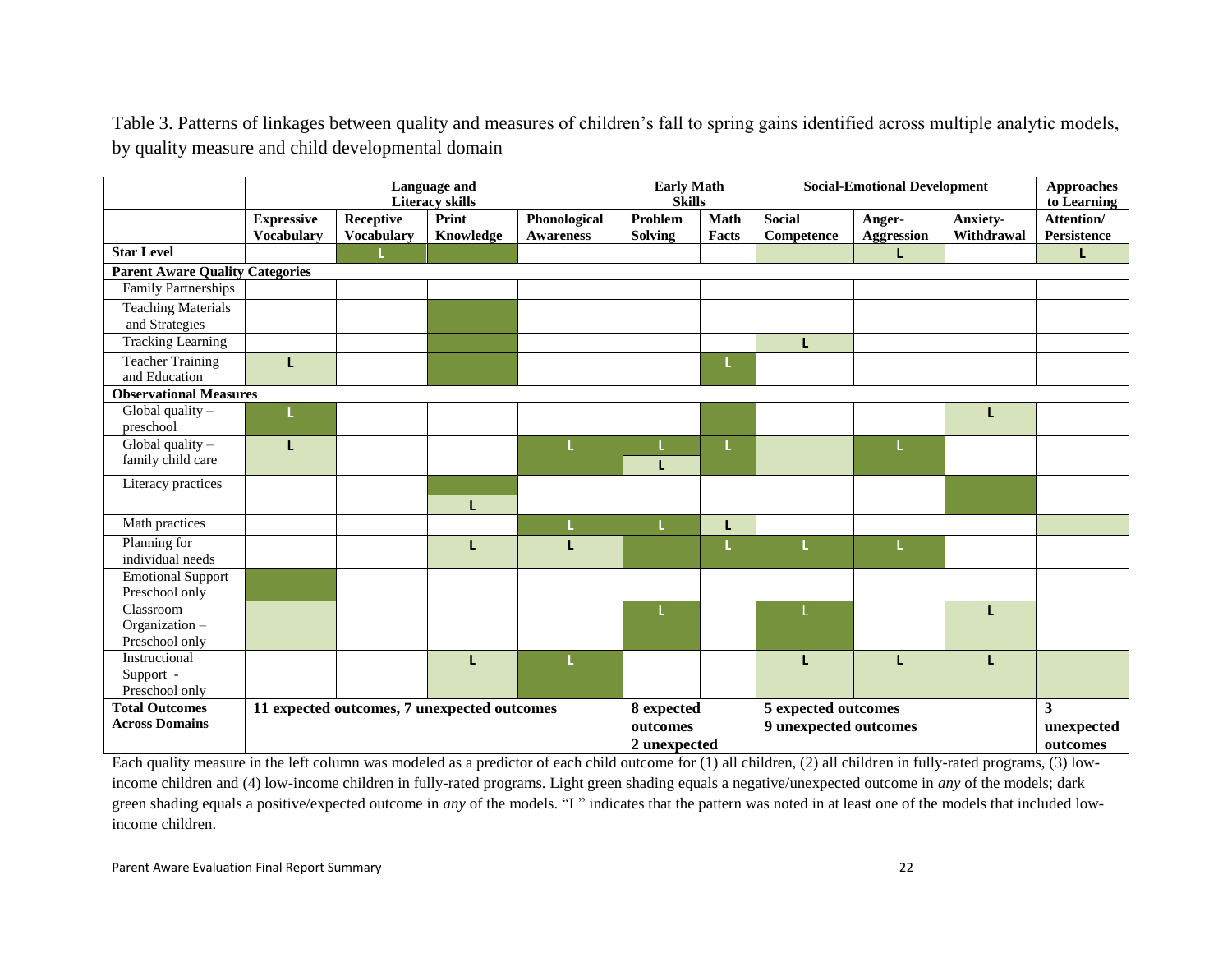Overall:

- Looking across the developmental measures on which children were assessed, significant positive gains were made from fall to spring on measures assessing receptive and expressive language, pre-literacy skills, pre-math concepts, and social competence and approaches to learning. Increased behavior problems were also noted across children. The magnitude of positive gains was larger for children from low-income families.
- It is difficult to draw conclusions about linkages between program characteristics and child outcomes in the sample of children attending Parent Aware rated programs. Children in programs at different quality rating levels or with different scores on observational measures or Parent Aware quality categories did not differ systematically from each other in their developmental gains from fall to spring.

### **Recommendations**

- $\triangleright$  Continue to weigh options for strengthening the measurement of quality in Parent Aware, either through the inclusion of alternative quality measures or through procedures that tighten the conditions under which quality scores are obtained (for example, clarifying the classroom activities that can be used for scoring the CLASS and strengthening reliability standards).
- $\triangleright$  Use the findings from the analysis of children's developmental gains to inform professional development for teaching staff and family child care providers. For example, findings indicate that children are not making strong gains on some pre-math skills in the year before Kindergarten. Similarly, children are rated by their teachers and family child care providers as having increased issues with oppositional behavior and frustration tolerance across the school year. These findings represent important opportunities to provide support for teachers and family child care providers working with young children on these critical school readiness skills.

# **Families Perception of Quality and Recognition of Parent Aware**

Provision of information to families to support their early care and education decisions is a central goal of Parent Aware. To assess progress toward that goal, the Evaluation included interviews of parents with children in Parent Aware-rated programs to assess their perceptions of quality and their recognition of Parent Aware.

Parents of children enrolled in the evaluation were interviewed over the phone in the fall of 2008  $(n = 153)$ , the fall of 2009 (n = 186), and the fall of 2010 (n = 245). Wilder Research conducted the interviews which included items regarding parents' child care selection, usage, and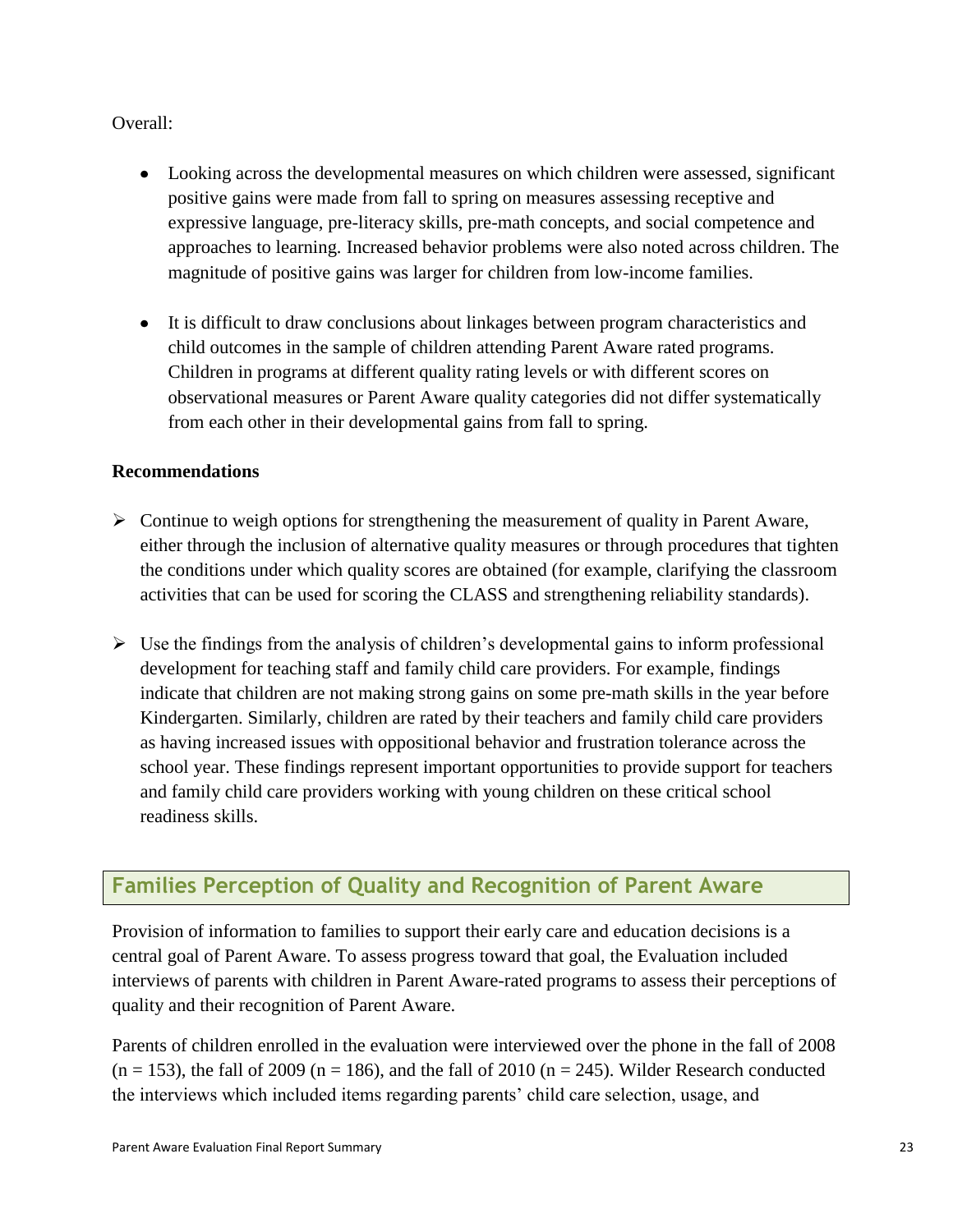satisfaction, their thoughts on quality, perceptions of Parent Aware, and other child care related questions, in addition to family demographic information. Of the 701 children in the evaluation, 552 had corresponding parent interviews.

# **Key Findings**

- Mothers were 33.2 years of age on average, fathers were 35.6 years old. Twelve percent of parents reported that they were from an immigrant or refugee group. One-fifth of mothers had a high-school education or less, and nearly half (47%) had at least a Bachelors degree. For fathers, 32% had a high-school education or less and 38% had a Bachelors degree or higher.
- Just over half (53%) of the parents were married and living with their spouse. The majority of parents (74%) worked at least 36 hours per week. Just under 30% of parents reported receiving free or reduced school lunches for their children, 28% received WIC, and 25% used subsidies from the Child Care Assistance Program (CCAP).
- Looking across all of the types of early care and education arrangements used at least once in the past two weeks, 80% used center-based care for their children, 23% used family child care, 14% were in Head Start, 46% used relative care, and 10% used nonrelative care.
- Parents most often learned about their child's early care and education program through word of mouth. They most often chose the program because they thought it was high quality (28%) or because it was close to home (15%). Less than 1% reported choosing their program based on the Parent Aware rating.
- Over one-third (34%) of parents had heard of Parent Aware in fall 2010. This was an increase from 20% in the fall of 2008, and 25% in the fall of 2009. Parents are highly satisfied with their early care and education programs. Satisfaction does not vary by Parent Aware star rating.

### **Recommendations**

- $\triangleright$  Continue to prioritize marketing and outreach efforts that intentionally target families with young children and are designed to support their decision-making.
- $\triangleright$  Continue to prioritize data collection from children with diverse characteristics. If feasible, include systematic data collection from children as part of the program requirements for enrolling in Parent Aware to ensure a more representative sample of children in the Evaluation.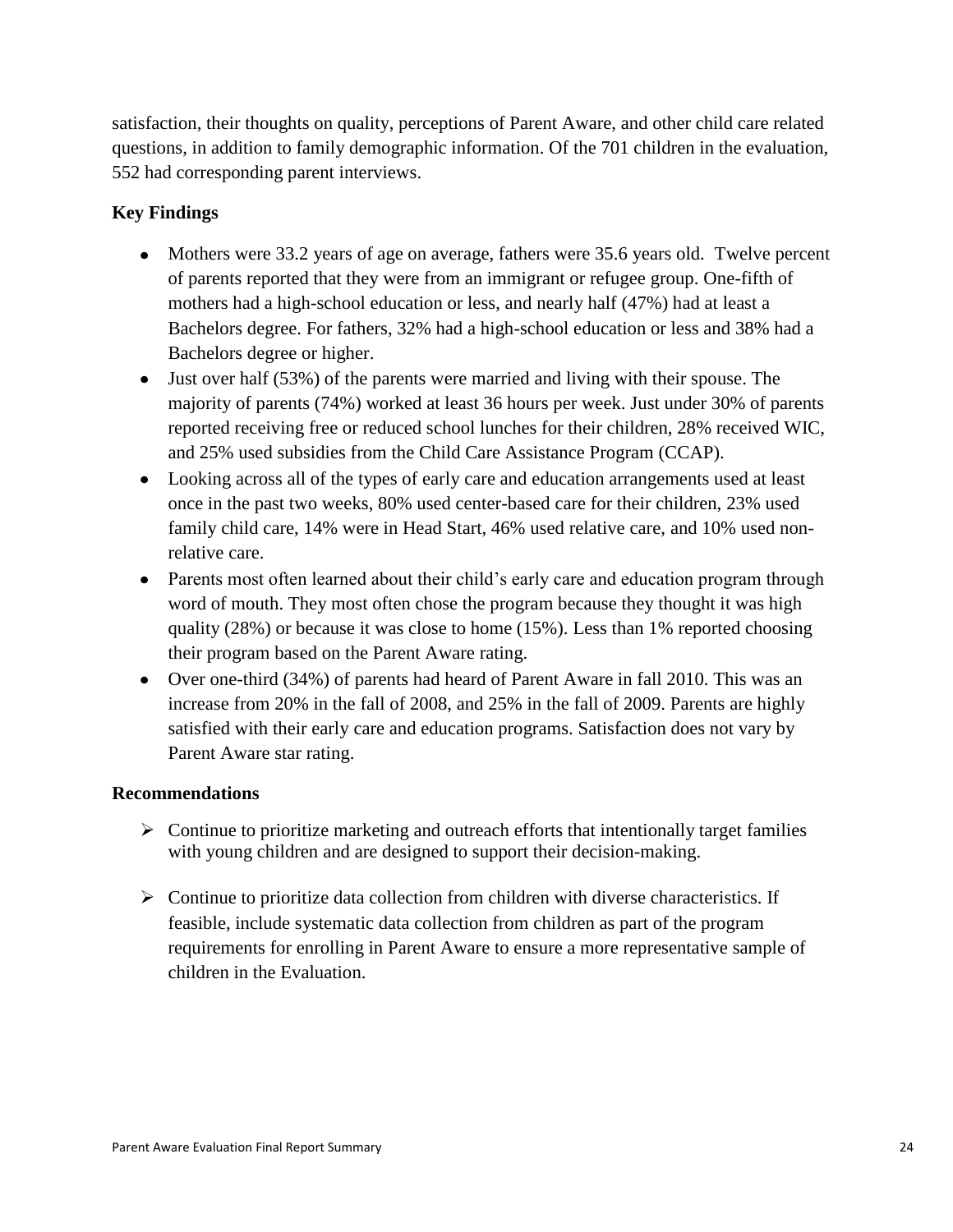# **Methods and Challenges Related to Understanding Child Outcomes in Parent Aware**

Over the four years of the pilot, questions have been raised about the strategy for studying children in the Parent Aware Evaluation. This section addresses two questions that have been raised by stakeholders about why there is no control group of children in the Evaluation and how children's developmental outcomes can be compared.

First, the Parent Aware Evaluation is not an experimental study with a control group and an intervention group. A *control group* is used in an experimental study and refers to a group of participants who agree to participate in an intervention or treatment, but who, after being *randomly* assigned to a condition, do not end up receiving the "treatment" or intervention that is being studied. The control group is sometimes called the "no treatment" condition. A design with a control group allows causal inferences to be made about the program or intervention examined. In the Parent Aware pilot, it was not possible to use an experimental design because full implementation of the QRIS required that all programs in the pilot area have the option to enroll.

Though the Evaluation does not include control and intervention groups of children (or programs), planned comparisons are built into the Evaluation design in three ways. First, children *in programs at different rating levels in the QRIS* are compared to each other. For example, the development of children in programs with the highest rating (three stars or four stars) is compared to children in programs at lower star levels (one star or two stars). In the Year 3 Evaluation Report, these comparisons were not possible due to small sample sizes of programs and children in programs at lower star levels. The comparisons are possible in this Final Report (as described above), though sample size is still a limiting factor. Currently, there is minimal evidence that children participating in programs with different rating levels exhibit different outcomes (with demographic characteristics controlled).

A second comparison can be conducted with a subset of the developmental measures that are included in the Evaluation. The measures of Receptive Vocabulary, Phonological Awareness, Print Knowledge, Applied Problems and Quantitative Concepts are *standardized* which allows comparisons to be made between children in the Parent Aware sample and a nationally normed sample (that takes into account children's age and gender). On a standardized assessment, the mean (average) is 100 and the standard deviation (a measure of variation in the sample) is 15. The Parent Aware sample over-selected children from low-income families, so lower scores on the measures might be expected. Yet, overall, the Parent Aware sample is close to the national averages on most standardized measures. For example, looking at the measure of Receptive Vocabulary (the PPVT-IV), the full sample means are close to the national averages on the child assessments (100.32 in the Fall and 103.89 in the Spring). When broken down by income, however, the low-income group starts with lower scores than the high-income group. For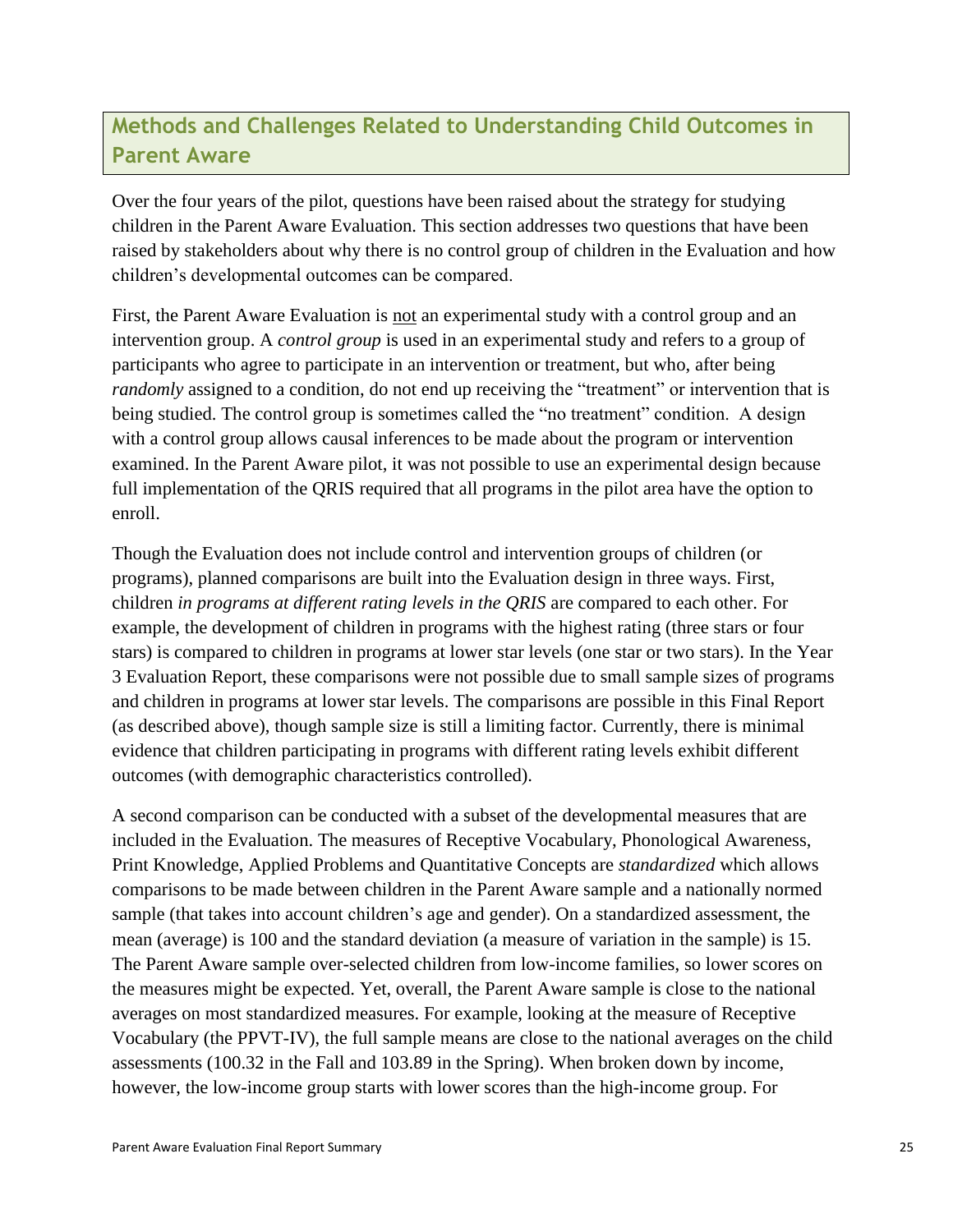example, the low-income group scores 93.6 in the Fall and 96.78 in the Spring on the PPVT while the high-income group scores about a standard deviation above the national average (114.01 in the Fall and 116.63 in the Spring).

A third comparison can be made by plotting children's developmental gains on standardized assessments with data from studies of preschool children conducted in other states and contexts. This analysis allows some assessment of how children in Parent Aware are doing relative to similar populations of children in other states. Figure 10 compares Receptive Vocabulary (PPVT-IV) and Figure 11 compares pre-math (Woodcock-Johnson Applied Problems) data from preschoolers participating in the Head Start Family and Child Experiences study (FACES) and from a variety of studies that were part of the Preschool Curriculum Evaluation Research project (PCER; note that some studies combined data from multiple sites in different states). The purpose of these figures is to provide a reference point for the Parent Aware child assessment data. Compared to children in these various samples, children in the Parent Aware sample are performing above their peers. However, while gains are evident for receptive vocabulary, the fall to spring changes on applied problems (a measure of pre-math skills) are flat.

Figure 10. Gains on receptive vocabulary (PPVT) from fall to spring across multiple samples and studies



Source: Child Trends' summary of publicly available data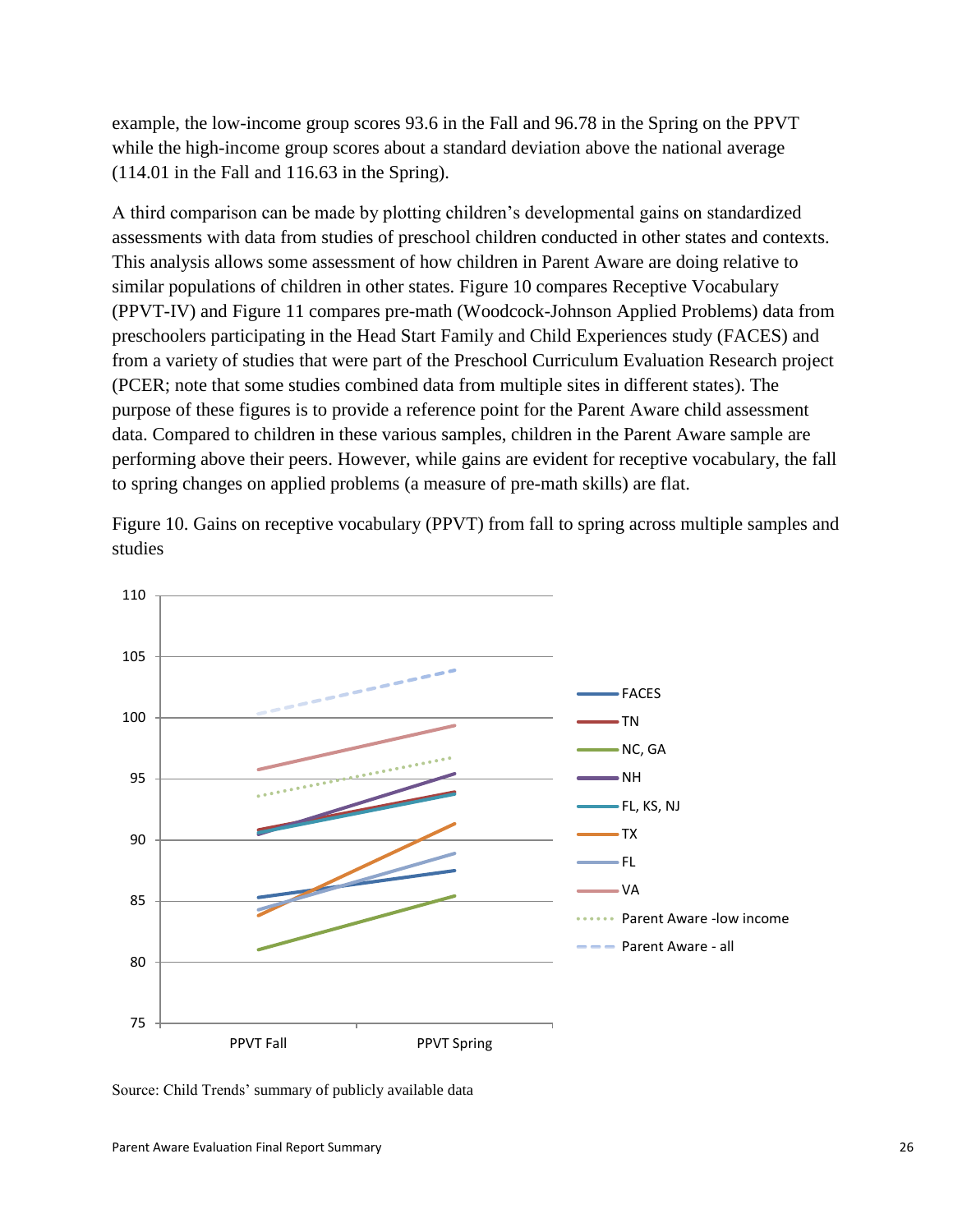

Figure 11. Gains on applied problems (Woodcock Johnson) from fall to spring across multiple samples and studies

Source: Child Trends' summary of publicly available data

# **Summary and Next Steps**

The Year 4 Evaluation Report provides an update on the status of Parent Aware implementation in the final year of the pilot. The report describes contextual factors, Parent Aware participation rates, ratings issued, and characteristics of programs in Parent Aware. The report pays special attention to the outcomes of the re-rating process for programs and the quality improvement supports that are provided. Finally, the report includes an examination of parents of children in Parent Aware-rated programs and their knowledge and perceptions of child care and their child care choices. In addition, the report addresses the issue of validation by examining how well the Parent Aware quality levels are distinguishing measures of observed quality as well as children's developmental gains across a range of developmental measures.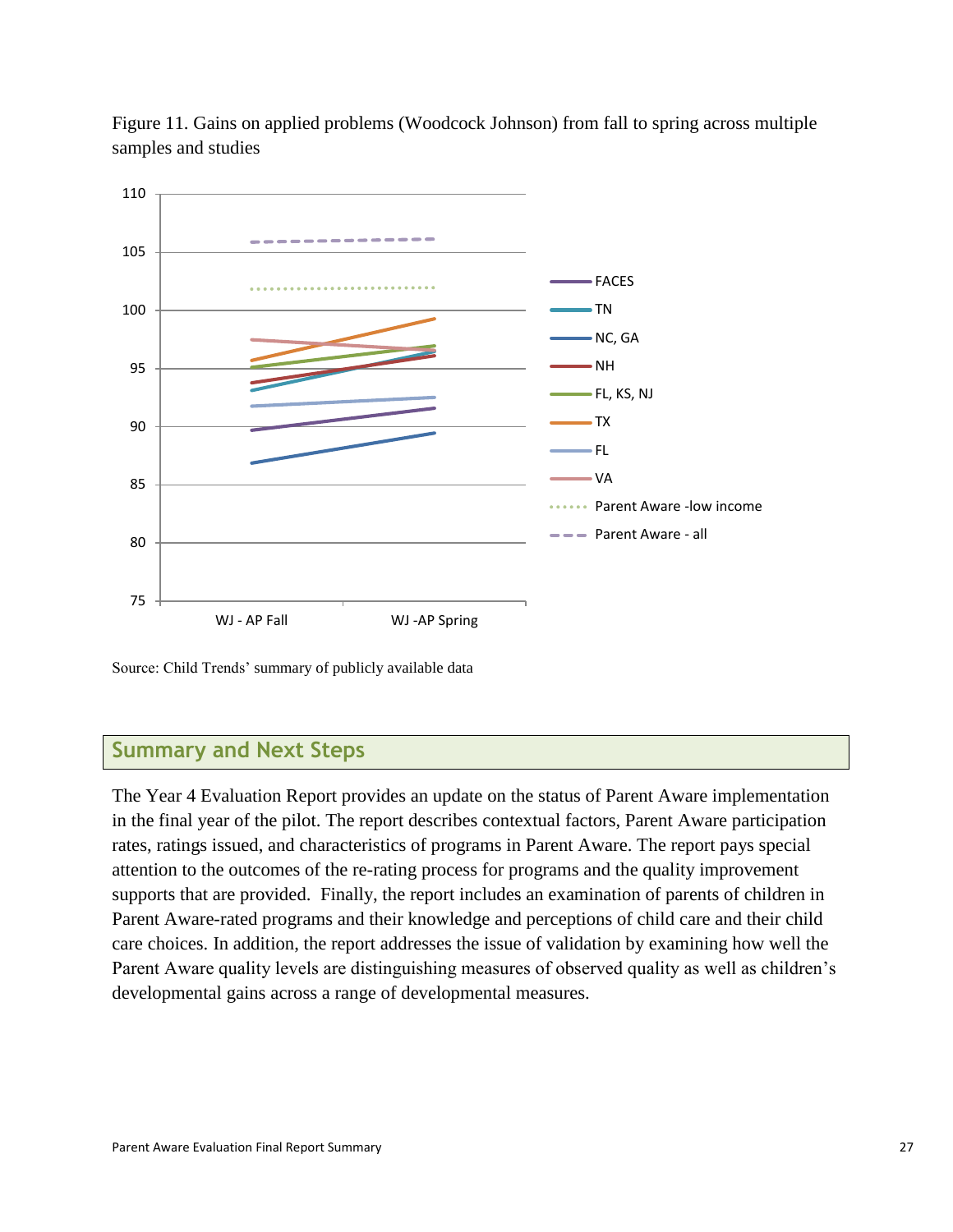Key findings from the evaluation include:

# **Participation in Parent Aware increased steadily across the years of the pilot.**

As of June, 2011, 388 programs had *current* Parent Aware ratings. Family child care is the fastest growing program type in Parent Aware. At the end of the pilot, 91 family child care programs had full ratings compared to 53 child care centers.

### **Nearly 30% of eligible programs in the pilot areas enrolled in Parent Aware.**

Overall, about 28% of eligible center-based, family child care, and Head Start programs in the pilot areas were participating in Parent Aware as of June, 2011. This penetration rate is in the mid-range of other voluntary QRIS nationally. The density of participation is greater in the urban and suburban pilot areas and is greater among center-based programs.

# **Nearly 24,000 children are being served by Parent Aware programs**.

The majority of these children are preschoolers served primarily in school-based, Head-Start, and accredited center-based programs. Over one-third of these children are estimated to receive CCAP and 16% are estimated to be English Language learners.

# **The majority of programs in Parent Aware have earned the highest rating.**

Nearly two-thirds (63%) of Parent Aware-rated programs are automatically-rated 4-star programs. Of the programs that have a full Parent Aware rating as of June, 2011, 82% received 3- or 4-stars, 15% received 2-stars, and 3% received a 1-star rating.

### **Programs improve their star level when they receive an annual re-rating.**

Sixty percent of centers and 70% of family child care providers improved their rating by at least one star from their initial rating to their second rating. Family child care providers are more likely than center-based providers to improve their star level. Programs that gain one or more star levels tend to earn higher numbers of points in the Tracking Learning category.

When they are re-rated, programs make small but significant gains on measures of observed quality. These gains are about  $1/3^{rd}$  of a point on ratings of global quality (ERS) and classroom organization and ½ of a point on emotional support. Programs do not make significant gains, however, on observed measures of instructional support.

# **Fully-rated programs receive multiple quality improvement supports through Parent Aware.**

Provider Resource Specialists facilitate the rating process for all programs pursuing a full rating. They average 8.2 hours of direct contact (including time spent on-site and phone calls) over 3.6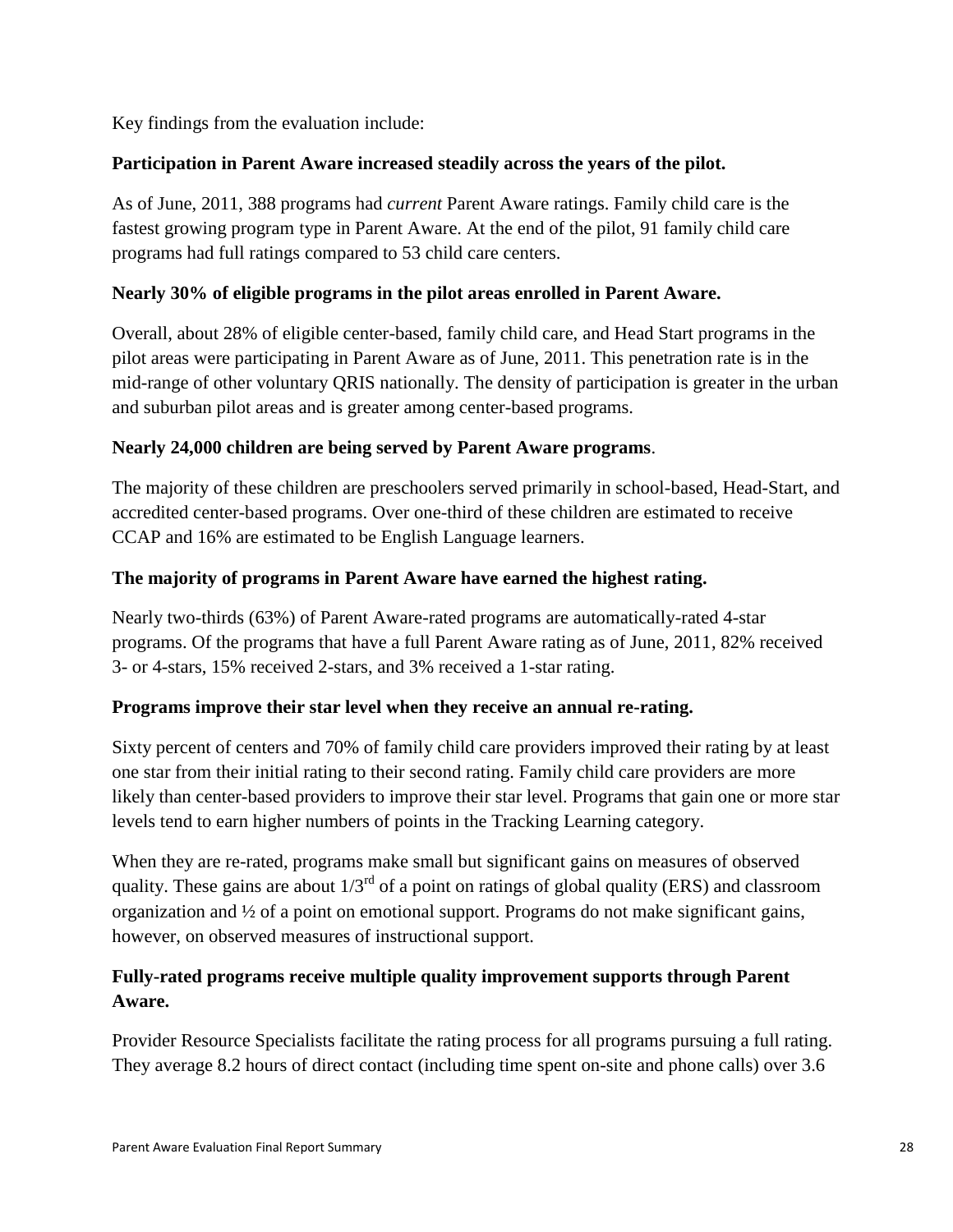visits. Providers and their Resource Specialist report spending the most time together assembling the materials for the Parent Aware documentation packet.

ERS Consultants provide consultation to help programs prepare for (and improve) their score on the Environment Rating Scales. They average 13.75 hours of direct contact over 6.4 visits. Seventy-seven programs have received this support to date.

CLASS Coaches provide consultation to help center-based programs prepare for (and improve) their score on the CLASS. They average 23.2 hours of direct contact over 8.8 visits. Fewer programs (13) have received this support to date.

### **Providers report high satisfaction with Parent Aware quality improvement supports.**

The majority of providers report that their Provider Resource Specialist and ERS Consultant are very or somewhat helpful. Providers also report that the provision of free training, quality improvement support dollars, and free curriculum materials were beneficial to their program.

### **Providers report that Parent Aware has helped them improve the quality of their program.**

Providers report that Parent Aware has been beneficial to their program and that the rating they received accurately reflects the quality of their program.

# **Providers do not perceive that families are choosing their program because of Parent Aware.**

Providers are likely to talk to families in their program about Parent Aware. However, most providers disagree or are neutral about the likelihood of families choosing their program because the provider has enrolled in Parent Aware.

### **Parent recognition of "Parent Aware" has increased over the pilot.**

Thirty-four percent of parents with children in Parent Aware-rated programs had heard of Parent Aware in the fall of 2010. This is an increase from 25% in 2009 and 20% in 2008.

# **A measure of parent satisfaction with their early care and education program did not distinguish between programs of different star levels.**

Parents value multiple dimensions of early care and education settings and report that they see these dimensions in the program they are using for their preschool child. Research is needed to identify measures that better tap into parents' perceptions of quality and satisfaction with their early care and education arrangement so that they can be used in future QRIS evaluations.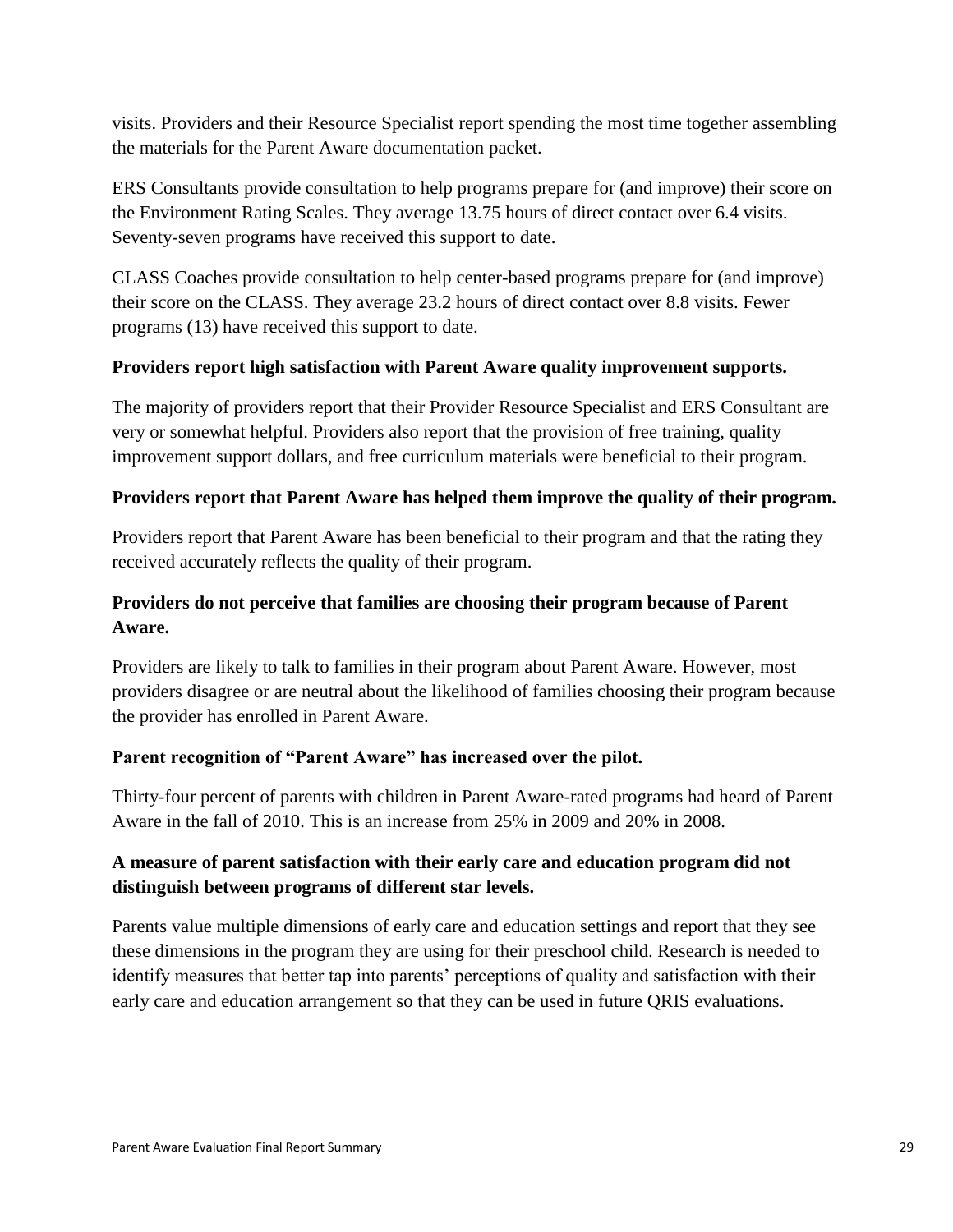# **Measures of observed quality in Parent Aware programs indicate that quality improvements are needed, particularly on dimensions of global quality and instructional support.**

The majority of ERS scores were in the "minimal" quality range, and some were in the "inadequate" quality range. CLASS scores were in the middle range for Emotional Support and Classroom Organization but in the low range for Instructional support.

# **There is limited evidence to suggest that the Parent Aware Rating Tool is distinguishing levels of observed quality effectively.**

Across observational measures, there was little evidence for a linear trend showing increasing quality across 2-star, 3-star, and 4-star fully-rated programs. This finding indicates that further work is needed to strengthen the indicators and the construction of quality levels in Parent Aware. This work has been initiated already through Minnesota's Race to the Top - Early Learning Challenge application process.

# **Across Parent Aware-rated programs, children make significant developmental gains from the fall to spring on assessments aligned with key indicators of school readiness.**

Children make gains on measures of expressive and receptive vocabulary, early literacy skills, math skills, social competence and persistence. There is reason for concern however, about a teacher-reported *increase* from fall to spring on a measure of children's angry-aggressive behavior. Low-income children show the same pattern as the overall sample, and the effect sizes for measures of language and literacy gains are in the medium range. This finding does not imply that Parent Aware is the cause of positive or negative changes in children's outcomes. It does imply, however, that among the programs participating in Parent Aware – which includes primarily programs with automatic 4-star ratings – children are making mostly positive gains in the developmental domains that are important for school readiness.

# **No clear linkages could be detected between children's developmental gains and Parent Aware quality levels or other aspects of program quality.**

Looking across the results of multiple analytic models, it is difficult to detect a clear pattern of linkages between various measures of quality and children's developmental outcomes. An analysis mapping the findings by developmental domain provides an emerging picture of quality measures being slightly more predictive in expected ways of children's early math outcomes and to a lesser extent, language and literacy outcomes, when linkages were found. Linkages between quality measures and social-emotional outcomes and approaches to learning, when found, were consistently in an unexpected direction.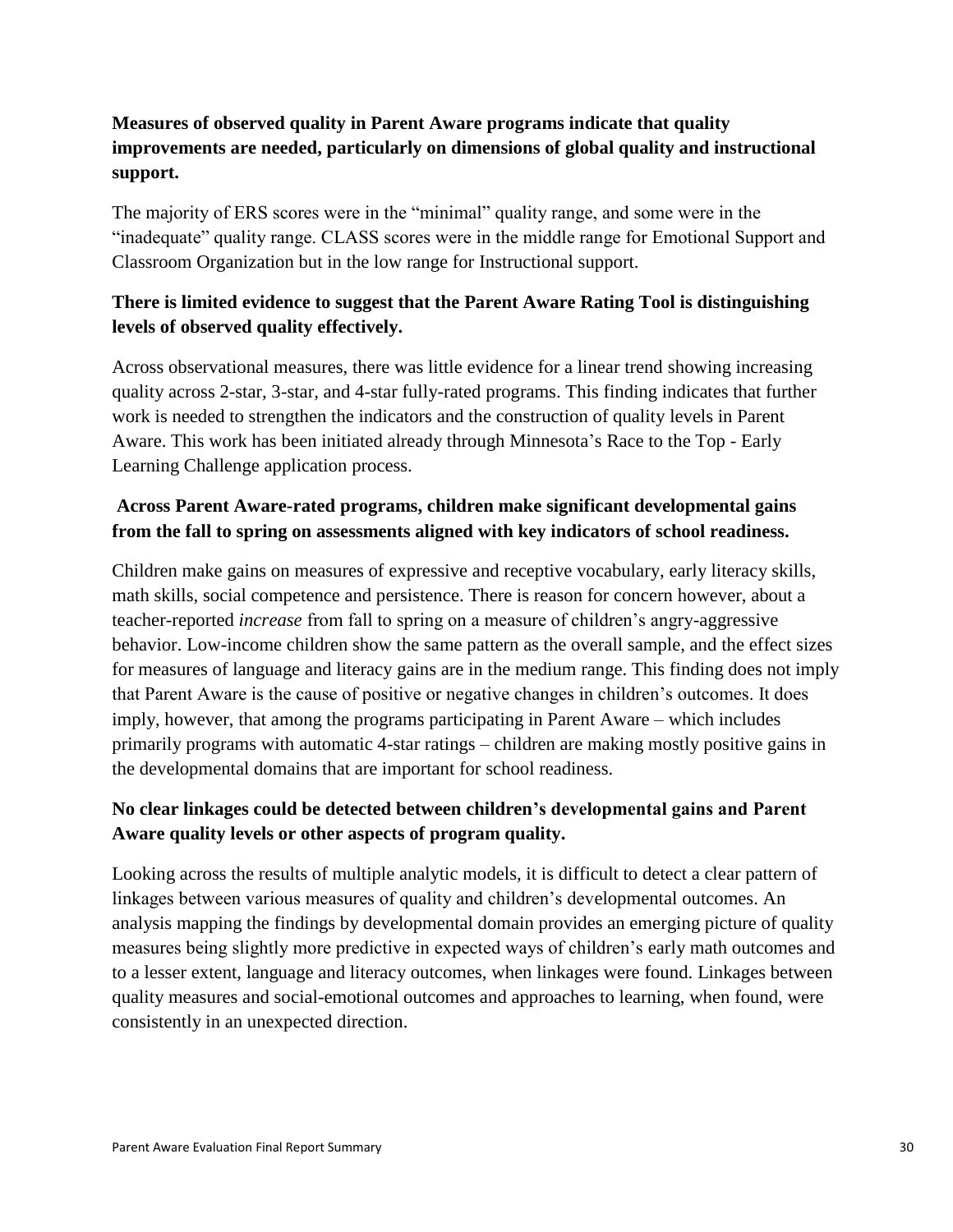### **Next Steps and Recommendations**

A number of successes were clear in the pilot that can be built on to support the next phase of statewide expansion of Parent Aware.

- Program enrollment grew throughout the pilot, even in the final year when the future of Parent Aware was unclear.
- The provision of quality improvement supports was aligned with the quality indicators and was linked with significant program improvements on the rating scale at the second rating.
- Overall supports for providers (including technical assistance for quality improvement) are perceived positively by providers, and providers report increasing their focus on quality as a result of their participation in Parent Aware.
- Parent recognition of the Parent Aware program (among parents with children in Parent Aware-rated programs) increased each year of the pilot.
- Children in Parent Aware-rated programs make positive gains in the developmental domains that are important for school-readiness.

Recommendations for applying these and other key findings of the Evaluation are included within each section of this report and summarized below.

- $\triangleright$  Continue using systematic strategies for tracking and recording details about the context of Parent Aware and the related quality improvement efforts that emerge in either a parallel or coordinated way to support Parent Aware. These details will be important for documenting the impact of Parent Aware over time.
- $\triangleright$  The distribution of programs in Parent Aware is heavily weighted toward the upper end of the rating scale. Consider strategies to recruit programs at lower quality levels to increase the diversity of programs included in Parent Aware.
- $\triangleright$  The density of program participation (calculated as the percentage of eligible programs that have enrolled in Parent Aware) is in the middle range of participation rates seen nationwide in voluntary QRIS. Develop incentives and supports to encourage greater participation across center-based programs and family child care programs.
- $\triangleright$  Continue to diversify the programs that are enrolled in Parent Aware. Targeted support strategies such as those that were evaluated in the Getting Ready program and that were aimed at recruiting family child care providers and programs serving children who are English Language Learners can be successful in facilitating recruitment of programs serving a higher percentage of children with particular risk factors.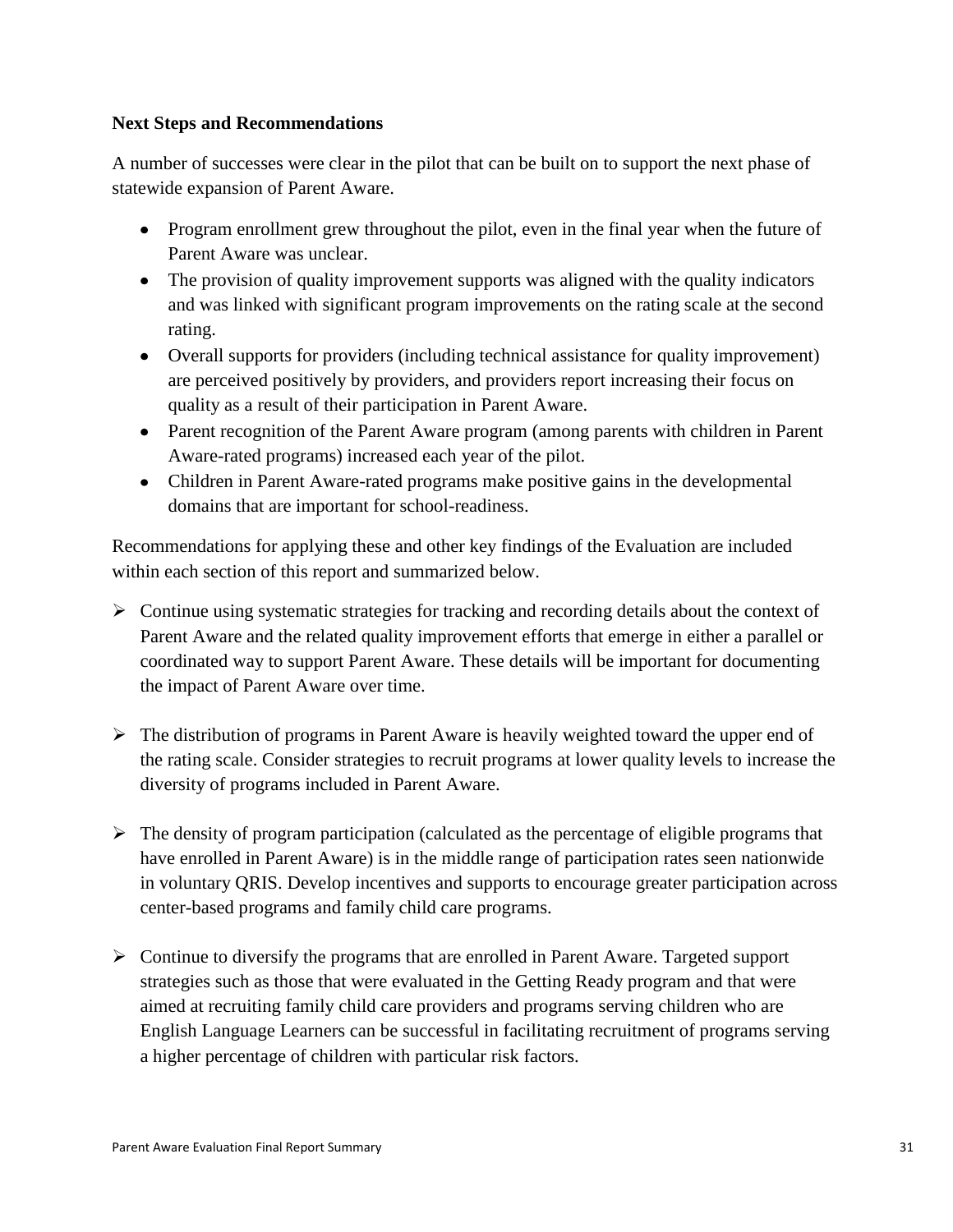- $\triangleright$  Automate the process for gathering data on the characteristics of children served in Parent Aware-rated programs. These statistics are included in performance measures proposed for Race to the Top and in new reporting requirements for the federal Child Care and Development Fund program and will need to be tracked on a regular basis.
- $\triangleright$  Build on the positive impressions of programs in Parent Aware by developing new marketing materials that share these impressions with potential enrollees. Consider developing peer-topeer mentoring so that programs can contact another program when they have questions or concerns (in addition to contacting Parent Aware staff).
- $\triangleright$  Address programs' concerns about the observational component of the rating process. Consult with other state QRIS about strategies used to facilitate the observational process so that it is constructive and supportive for programs.
- $\triangleright$  Continue developing strategies to help programs engage and inform families about their participation in Parent Aware. Outreach materials can be developed for families already enrolled as well as prospective families who are visiting the program or looking online for information.
- $\triangleright$  Collect data from programs that chose not to pursue a second rating in Parent Aware to learn more about the reasons for exiting the program. Use the data to inform strategies for improved retention.
- $\triangleright$  Continue to support quality improvement while recognizing that the gains programs are making on Parent Aware ratings are not accompanied by proportionate gains on observational measures of quality. This discrepancy indicates a need to continue evaluating the weighting scheme for observational measures in the rating tool and the role they should play in determining the final rating.
- $\triangleright$  Develop processes for entering data and tracking services provided by the technical assistance staff on a regular basis. The method used for the Evaluation required staff to review records and submit data after they had worked with providers. It would be more accurate to collect these data in real time so that they could be used for regular tracking and performance management.
- $\triangleright$  Address the minimal quality levels observed in Parent Aware programs by supporting quality improvement strategies aimed at critical practices such as support for instructional practices and enhanced global quality.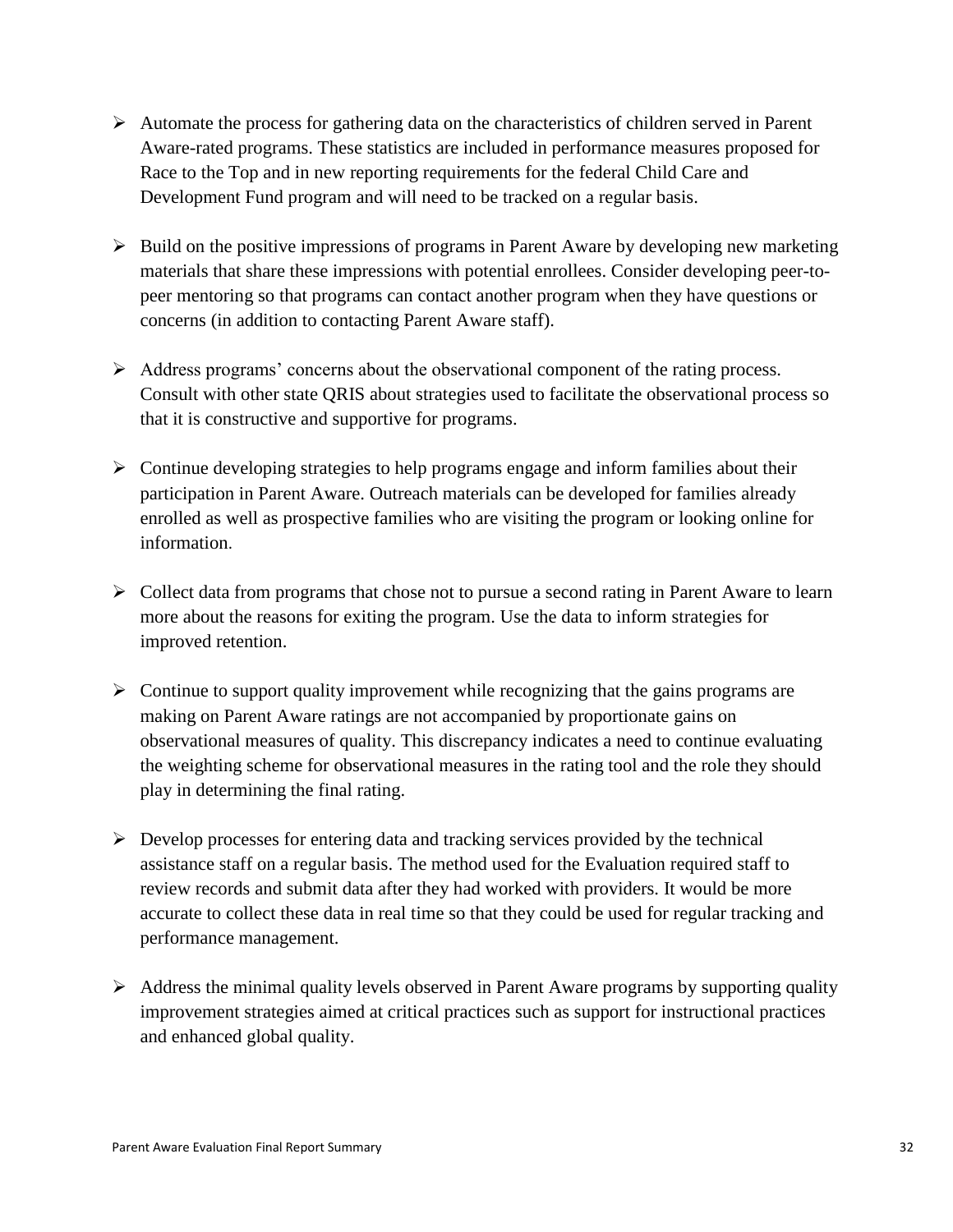- $\triangleright$  Continue to track observed quality scores and how they relate to the rating levels designated by the revised Parent Aware rating tool to be used in the next phase of statewide expansion.
- $\triangleright$  Continue to weigh options for strengthening the measurement of quality in Parent Aware, either through the inclusion of alternative quality measures or through procedures that tighten the conditions under which quality scores are obtained (for example, clarifying the classroom activities that can be used for scoring the CLASS and strengthening reliability standards).
- $\triangleright$  Use the findings from the analysis of children's developmental gains to inform professional development for teaching staff and family child care providers. For example, findings indicate that children are not making strong gains on some pre-math skills in the year before Kindergarten. Similarly, children are rated by their teachers and family child care providers as having increased issues with oppositional behavior and frustration tolerance across the school year. These findings represent important opportunities to provide support for teachers and family child care providers working with young children on these critical school readiness skills.
- $\triangleright$  Continue to prioritize marketing and outreach efforts that intentionally target families with young children and are designed to support their decision-making.
- $\triangleright$  Continue to prioritize data collection from children with diverse characteristics. If feasible, include systematic data collection from children as part of the program requirements for enrolling in Parent Aware to ensure a more representative sample of children in the Evaluation.